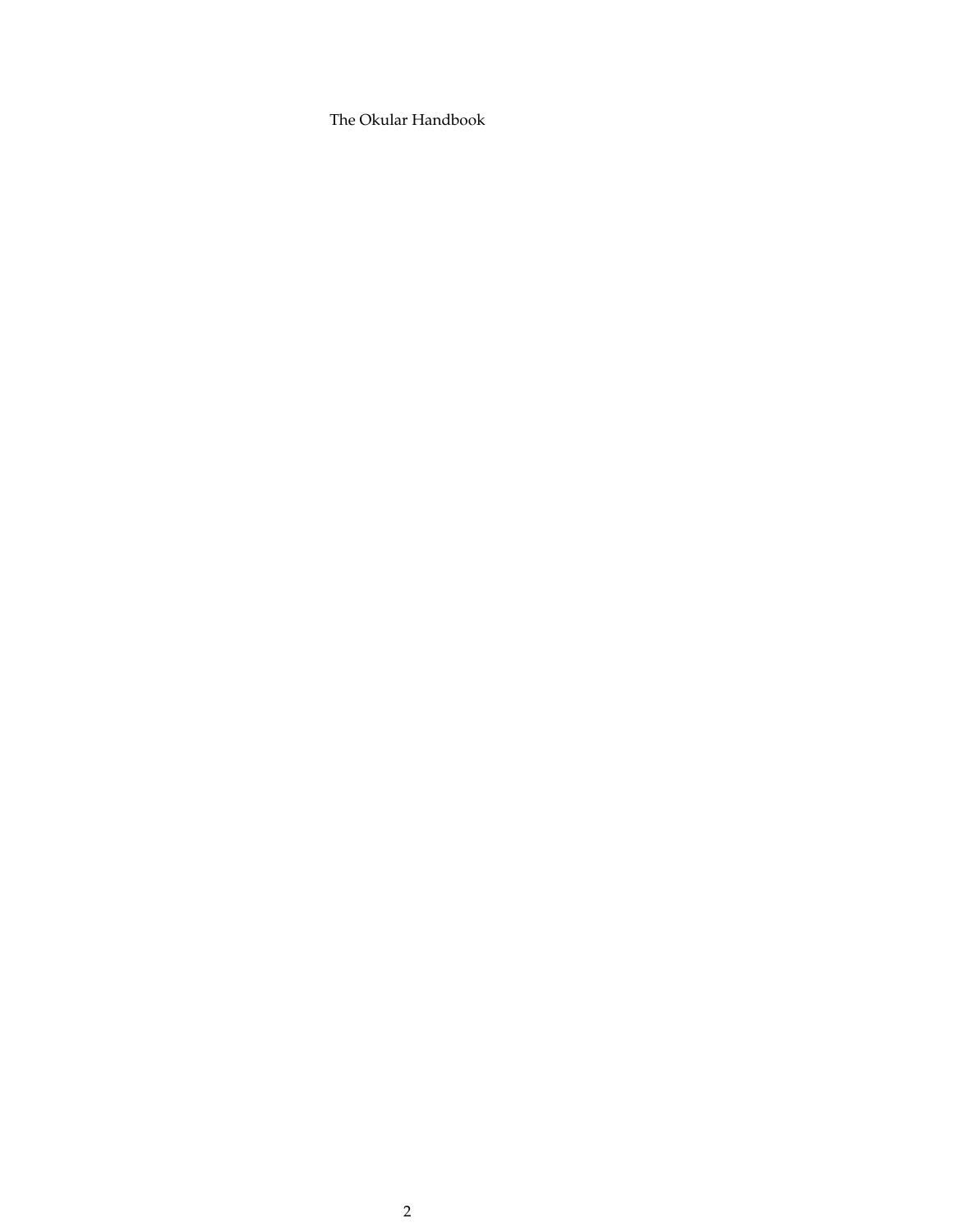# **Contents**

| 1 |     | Introduction                    | 6              |
|---|-----|---------------------------------|----------------|
| 2 |     | <b>Basic Usage</b>              | 7              |
|   | 2.1 |                                 | $\overline{7}$ |
|   | 2.2 |                                 | 7              |
|   | 2.3 |                                 | 9              |
|   | 2.4 |                                 | 10             |
| 3 |     | <b>Okular Advanced Features</b> | 11             |
|   | 3.1 |                                 | 11             |
|   | 3.2 |                                 | 11             |
|   | 3.3 |                                 | 11             |
|   |     | 3.3.1                           | 12             |
|   | 3.4 |                                 | 13             |
|   |     | 3.4.1                           | 14             |
|   |     | 3.4.2                           | 22             |
|   |     | 3.4.3                           | 22             |
|   | 3.5 |                                 | 23             |
|   |     | 3.5.1                           | 23             |
|   | 3.6 |                                 | 24             |
|   |     | 3.6.1                           | 24             |
|   |     | 3.6.2                           | 25             |
|   | 3.7 |                                 | 25             |
| 4 |     | The Menubar                     | 26             |
|   | 4.1 |                                 | 26             |
|   | 4.2 |                                 | 27             |
|   | 4.3 |                                 | 28             |
|   | 4.4 | The Go Menu                     | 29             |
|   | 4.5 |                                 | 30             |
|   | 4.6 |                                 | 30             |
|   | 4.7 |                                 | 31             |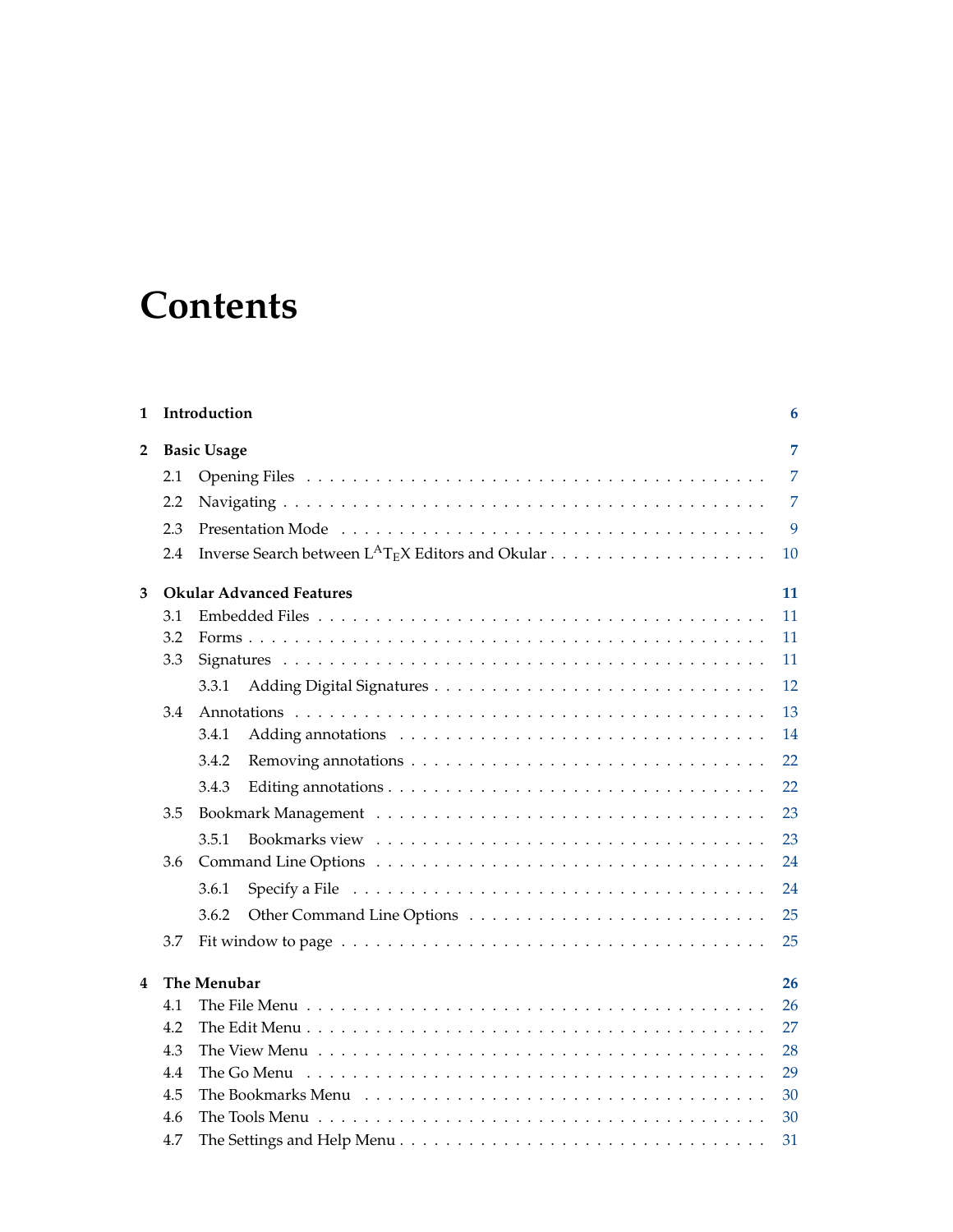| 5 |            | <b>Configuring Okular Backends</b> | 32  |
|---|------------|------------------------------------|-----|
|   | 5.1        |                                    |     |
|   | 5.2        |                                    |     |
|   | 5.3        |                                    | 33  |
|   |            |                                    |     |
| 6 |            | <b>Configuring Okular</b>          | 36  |
|   |            |                                    | 36  |
|   | 6.2<br>6.3 |                                    | 38  |
|   | 6.4        |                                    |     |
|   | 6.5        |                                    |     |
|   | 6.6        |                                    | -41 |
|   | 6.7        |                                    |     |
|   |            | <b>Credits and License</b>         | 43  |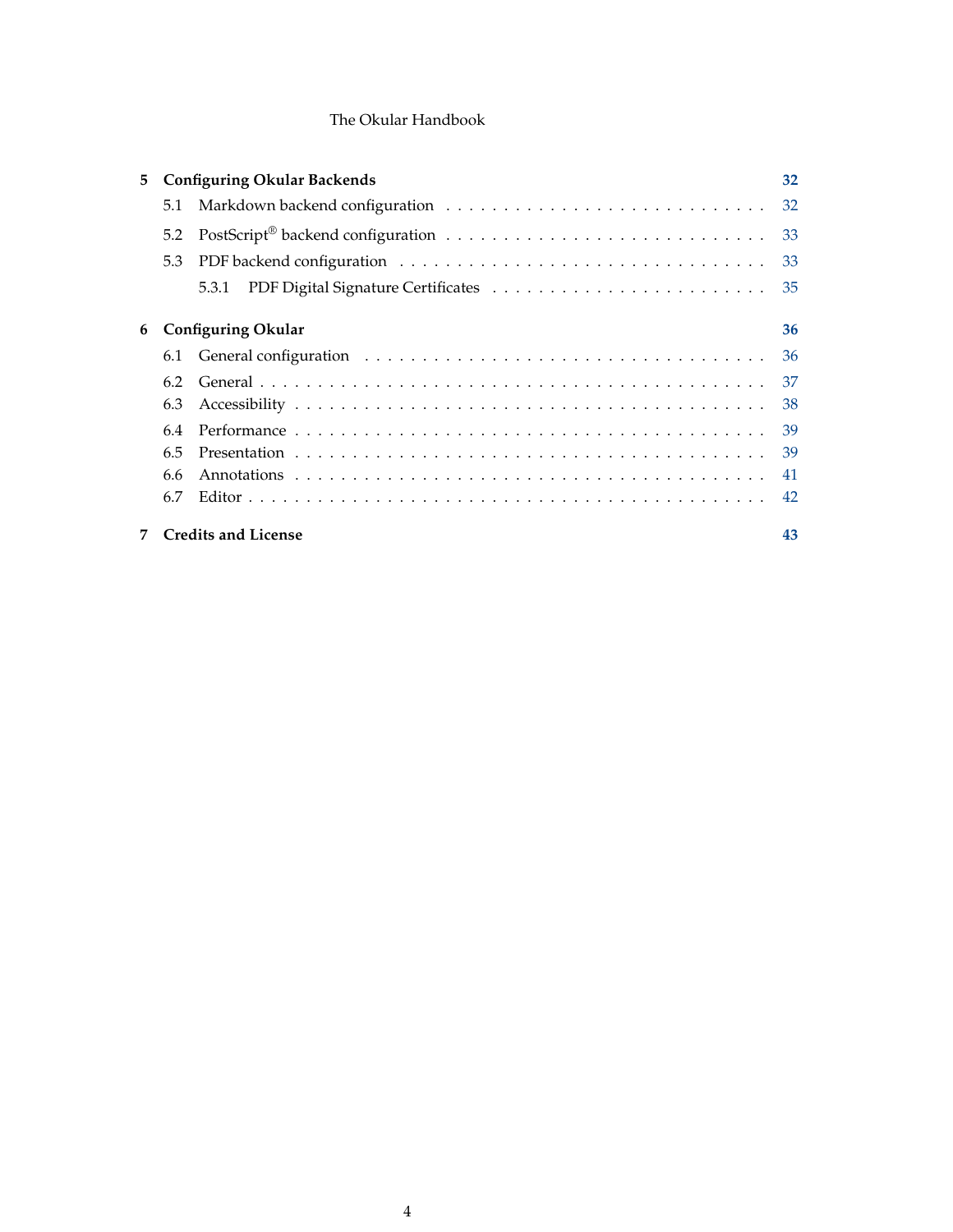### **Abstract**

Okular is a KDE universal document viewer based on KPDF code.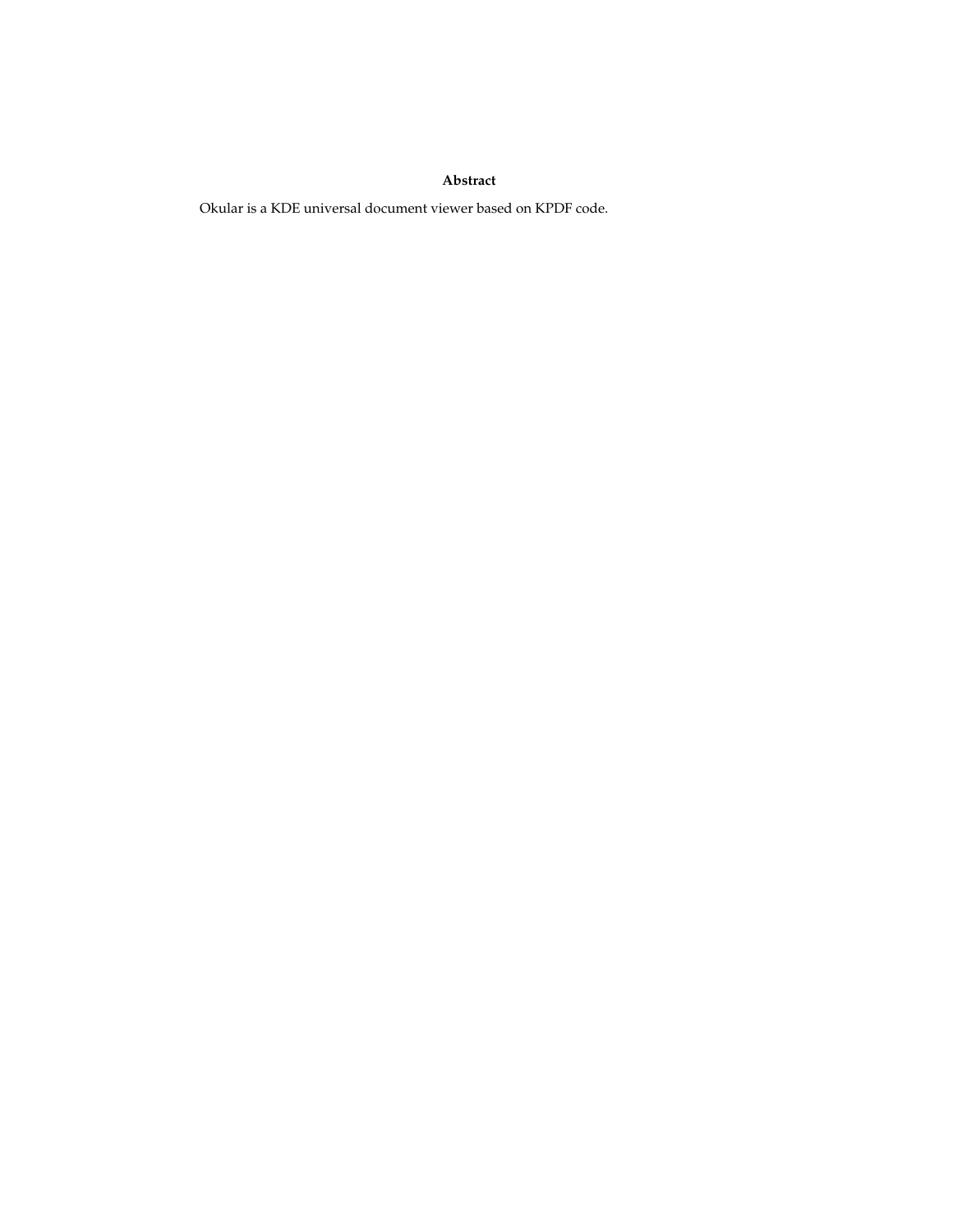# <span id="page-5-0"></span>**Chapter 1**

# **Introduction**

Okular is a KDE universal document viewer based on the code of the KPDF application. Although being based on KPDF code, Okular has some unique features such as overview mode, improved presentation support and annotation support.

Okular supports a lot of different formats like PDF, PostScript®, Tiff, CHM, DjVU, Images (png, jpg, etc.) XPS, Fiction Books, Comic Book, Plucker, EPub, Fax and Markdown. For all supported formats and their features see [Okular Document Format Handlers.](https://okular.kde.org/formats.php)

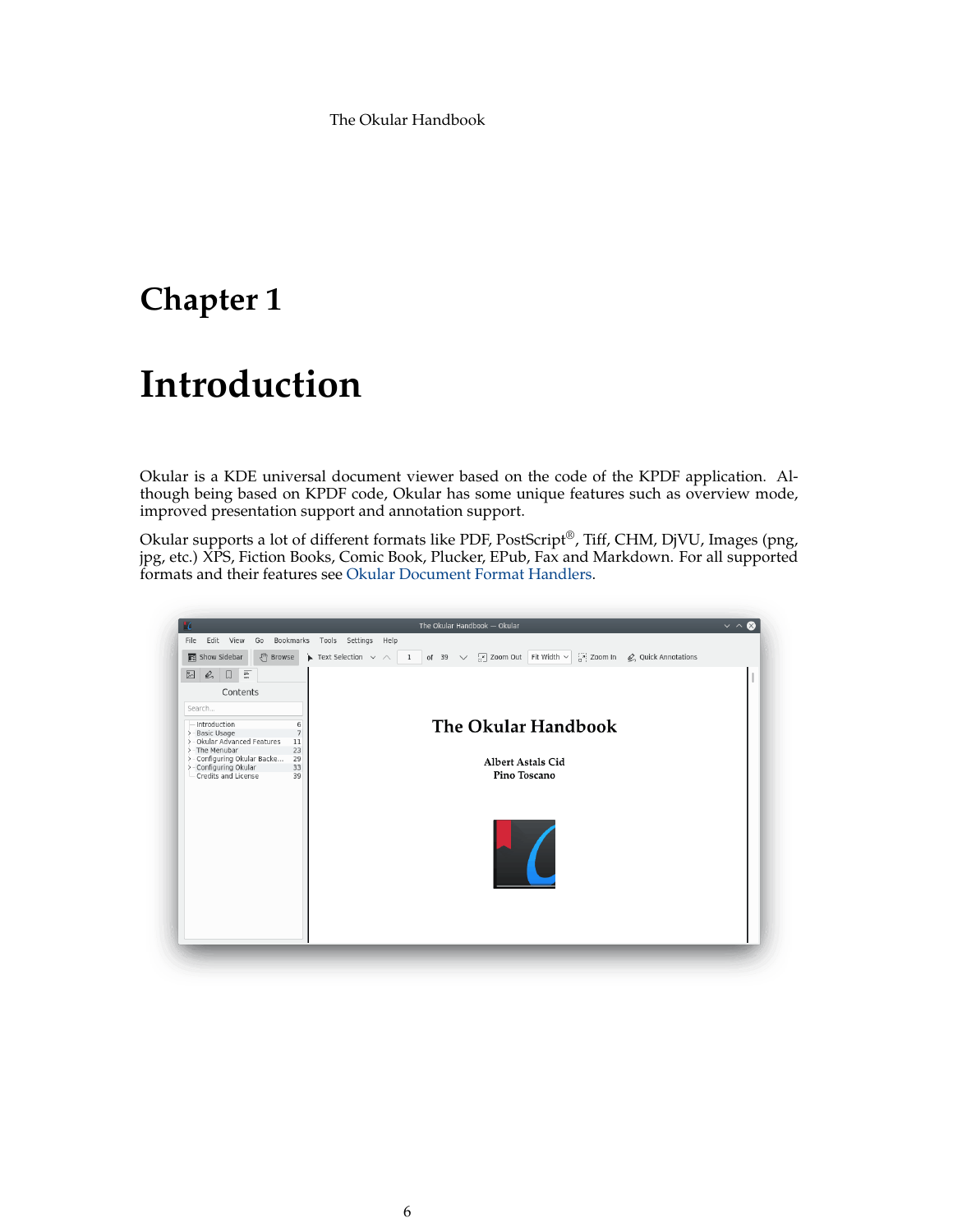# <span id="page-6-0"></span>**Chapter 2**

# **Basic Usage**

# <span id="page-6-1"></span>**2.1 Opening Files**

<span id="page-6-4"></span>To view any supported file in Okular, select **File** → **Open...**, choose a supported file in the dialog and click **Open**. Your file should now be displayed in the main window.

IMPORTANT The new document will be opened in a new tab if the **Open new files in tabs** option on the [General](#page-36-1) [configuration page](#page-36-1) is checked. You can close the tab by clicking with middle mouse button on it. The previously closed document in a tab can be reopened using the **File**  $\rightarrow$  **Undo close tab** (**Ctrl+Shift+T**) menu item.

If you have already opened files in Okular before, you can quickly access them by selecting them in the **File** → **Open Recent** menu.

Okular is the default KDE application for PDF and PostScript<sup>®</sup> files, launched when you click with the left mouse button on such a file type in the filemanager. If you want to open any file whose format is supported by Okular use **Open with...**  $\rightarrow$  **Okular** from context menu in the filemanager.

After having a file opened you probably want to read it and therefore navigate through it. Go to the [next section](#page-6-3) to learn more about this.

# <span id="page-6-2"></span>**2.2 Navigating**

<span id="page-6-3"></span>This section describes how you can navigate through a document in Okular.

There are multiple ways of scrolling the viewing area. One is to use the **Up** and **Down** arrow keys. You may also use the scrollbar, your mousewheel or the **PgUp** and **PgDn** keys.

You can also use vim-like navigation keys, namely **H** to move to the top of the previous page, **L** to move to the top of the next page, **J** to move one line down, and **K** to move one line up.

Another way is to hold the left mouse button down at any place on the document while dragging the mouse in the opposite direction of where you want to move. This procedure only works if the Browse tool is enabled, which you can select by choosing **Tools** → **Browse**.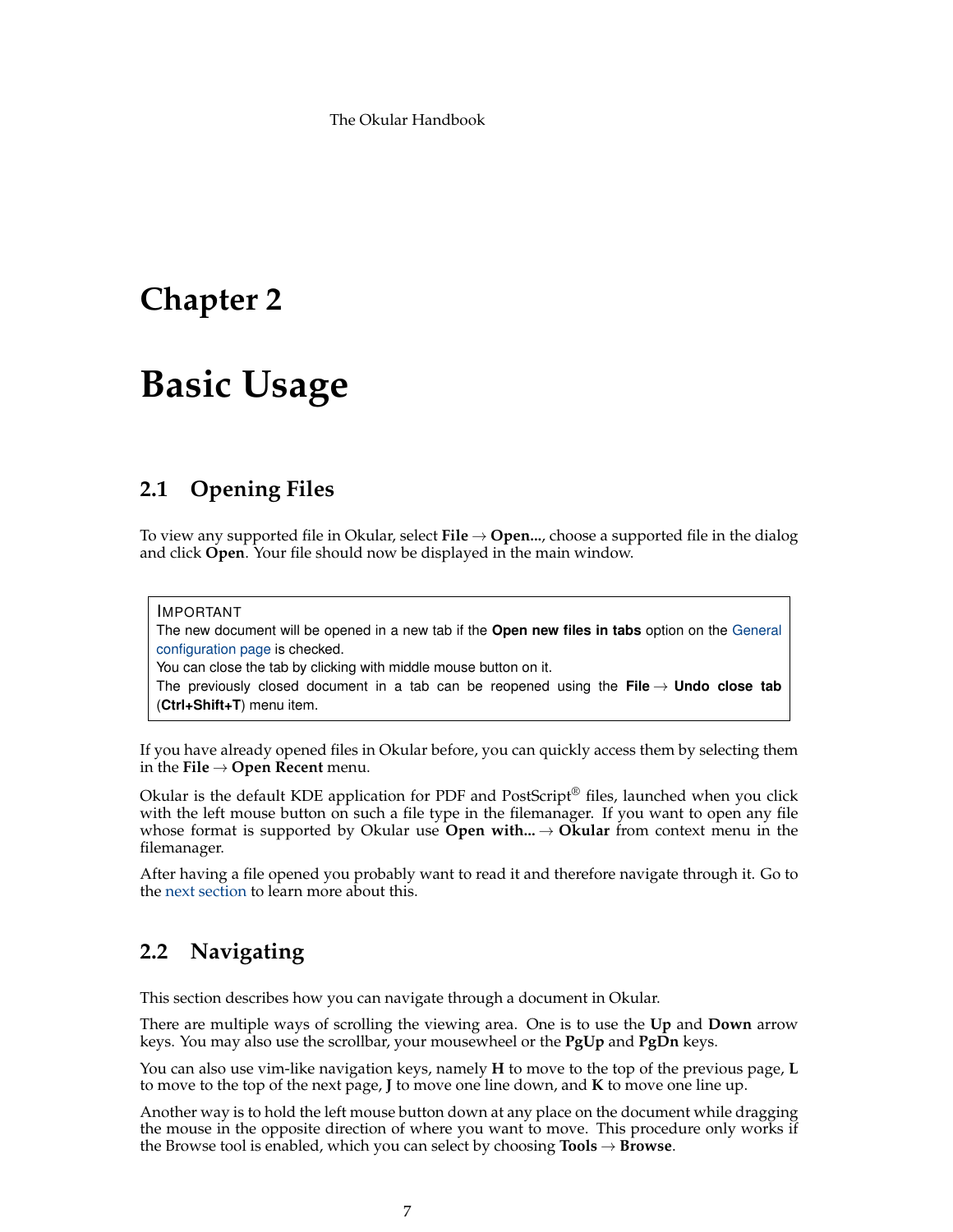#### NOTE

When viewing a document in the [Presentation mode](#page-8-1) use **Up** and **Down** arrow keys to switch between pages or slides. The number and the position of the current slide will be shown in the overlay at the right upper corner of screen.

If you want to read a document with several pages use the automatic scrolling feature of Okular. Start automatic scrolling with **Shift**+**Down** or **Shift**+**Up**. Then use these keys to increase and decrease the scrolling speed. You can start or stop automatic scrolling temporarily by pressing the **Shift** key; pressing any other key deactivates this feature.

Another way to navigate through a document with several pages is to use the mouse pointer. Drag the page up or down, continue to drag even while reaching the bottom or top of the screen and behold. Once you cross the border of a page, the mouse cursor appears on top or bottom of the screen again and you can just continue to drag.

The sidebar on the left side of the screen enables two more ways of navigating through a document:

- If you click on a page thumbnail the viewing area will be brought to that page.
- If the document has a table of contents, clicking on a table of contents item will bring the document to the page linked to that item.
- If the document has layers, you can control the layers shown by checking or unchecking the items in the **Layers** list.
- If the document has bookmarks, enable the **Bookmarks** view and click them to go to the associated page. If bookmarks are not only shown for the current document, you can quickly switch to bookmarks in all recently opened files.
- If the document has annotations, enable the **Annotations** view and click the annotations or select them with the **Up** and **Down** arrow keys and press **Enter** to go to the associated page.

Some documents have links. In this case you can click on them and the view will change to the page it links to. If the link is to a web page or some other document the default KDE handler for that format will be invoked. For example, clicking on a link pointing to 'https://www.kde.org' will open the web page in the default KDE's web browser.

#### IMPORTANT

The document internal links work only when [Browse Tool](#page-29-2) is used.

Additionally, you may use the following functionality to quickly move to specific places in the document:

- You can go to the beginning of the document using **Ctrl**+**Home** or using **Go** → **Beginning of the document**.
- You can go to the end of the document using **Ctrl**+**End** or using **Go** → **End of the document**.
- You can go forward in the document using **Space** or **PgDn**. To go to the next page of the document use the **Next Page** Toolbar button or **Go** → **Next Page** in the menubar.
- You can go back in the document using **Backspace** or **PgUp**. To go to the previous page of the document use **Previous Page** Toolbar button or **Go** → **Previous Page** in the menubar.
- You can go back to the positions in the document where you came from in a chronological order. Consider e.g. reading the phrase 'As shown in [15],  $…,'$ , and you want to know quickly lookup reference [15]. So you click on it, and Okular will jump to the list of references. Using **Alt-Shift-Left** or  $Go \rightarrow Back$  in the menubar will bring you back to exactly the position where you came from.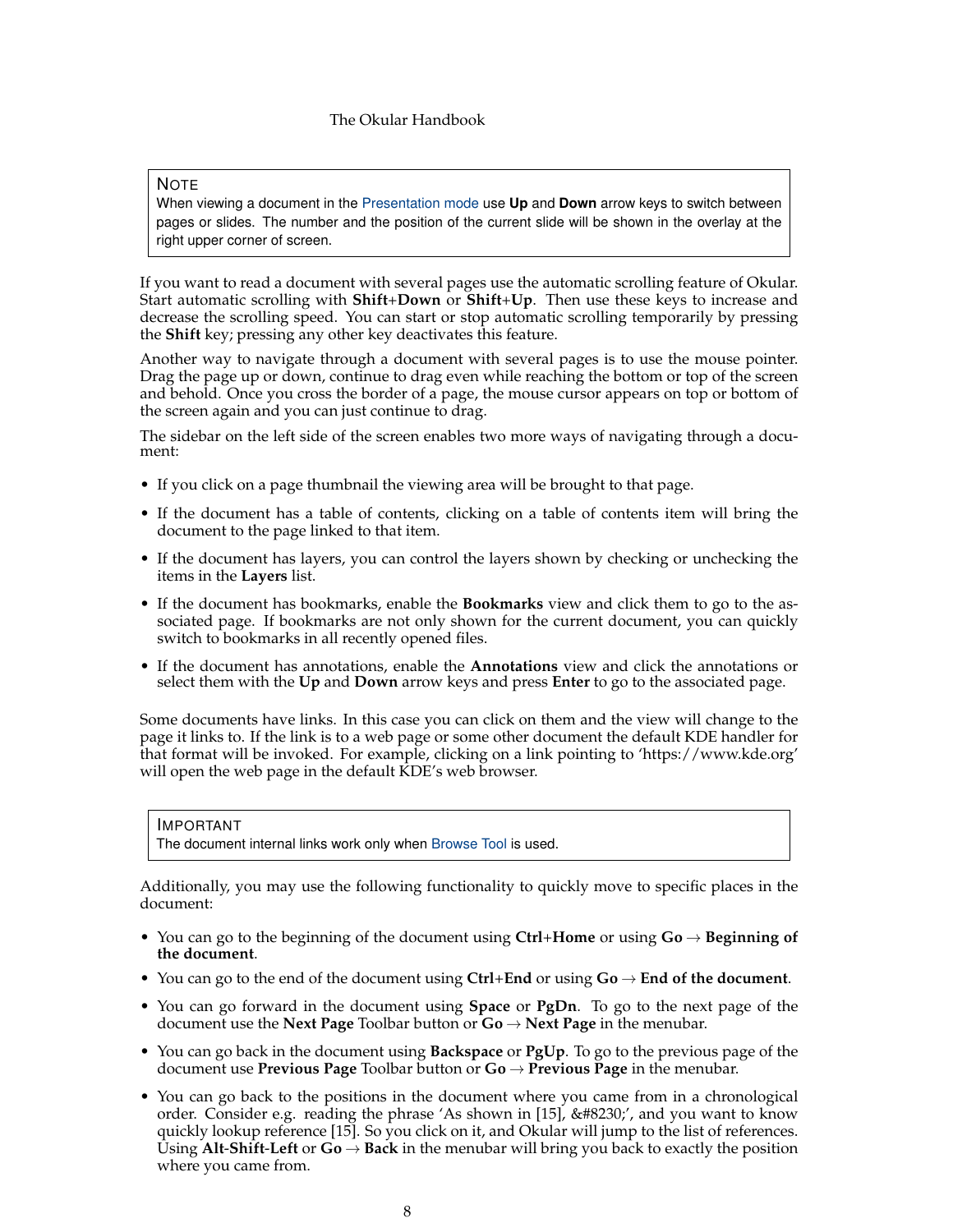- You can go forward in the document after the jumping back as described above using **Alt**-**Shift-Right** or  $Go \rightarrow Forward$  in the menubar.
- You can go to the next match when searching using **F3** or **Enter** (when the focus is on **Find** text field) keys or **Edit** → **Find Next** menu item or move back to the previous match using **Shift**-**F3** or **Shift**-**Enter** (when the focus is on **Find** text field) keys or **Edit** → **Find Previous** menu item.

# <span id="page-8-0"></span>**2.3 Presentation Mode**

<span id="page-8-1"></span>The Presentation mode represents another way to view documents in Okular. It can be enabled in **View** → **Presentation**. It shows the document on a page per page basis. The pages are shown with zoom to page, that means all the page is visible.

| <b>NOTE</b>                                                                      |  |
|----------------------------------------------------------------------------------|--|
| PDF documents can even specify that they are always opened in presentation mode. |  |

When in presentation mode, you have an helper bar located on the top of the screen. Just move the mouse cursor to the top of the screen to make it appear.



To navigate between pages you may use the left mouse button (next page) and the right mouse button (previous page), the mouse wheel, the arrow icons or the line edit in the top bar, or the keys specified in the [Navigating](#page-6-3) section.

Use **Play/Pause** button in the top bar to start playing presentation or pause it, correspondingly.

You can exit presentation mode at any time by pressing the **Esc** key or clicking the **Quit** icon in the top bar.

You can also draw on the current page with a pencil. Click on the **Toggle Drawing Mode** icon in the top bar to enable or disable the possibility to draw in the presentation mode. The drawings are cleared automatically when leaving the presentation mode. You can also click on the **Erase Drawings** icon to remove the drawings in the current page.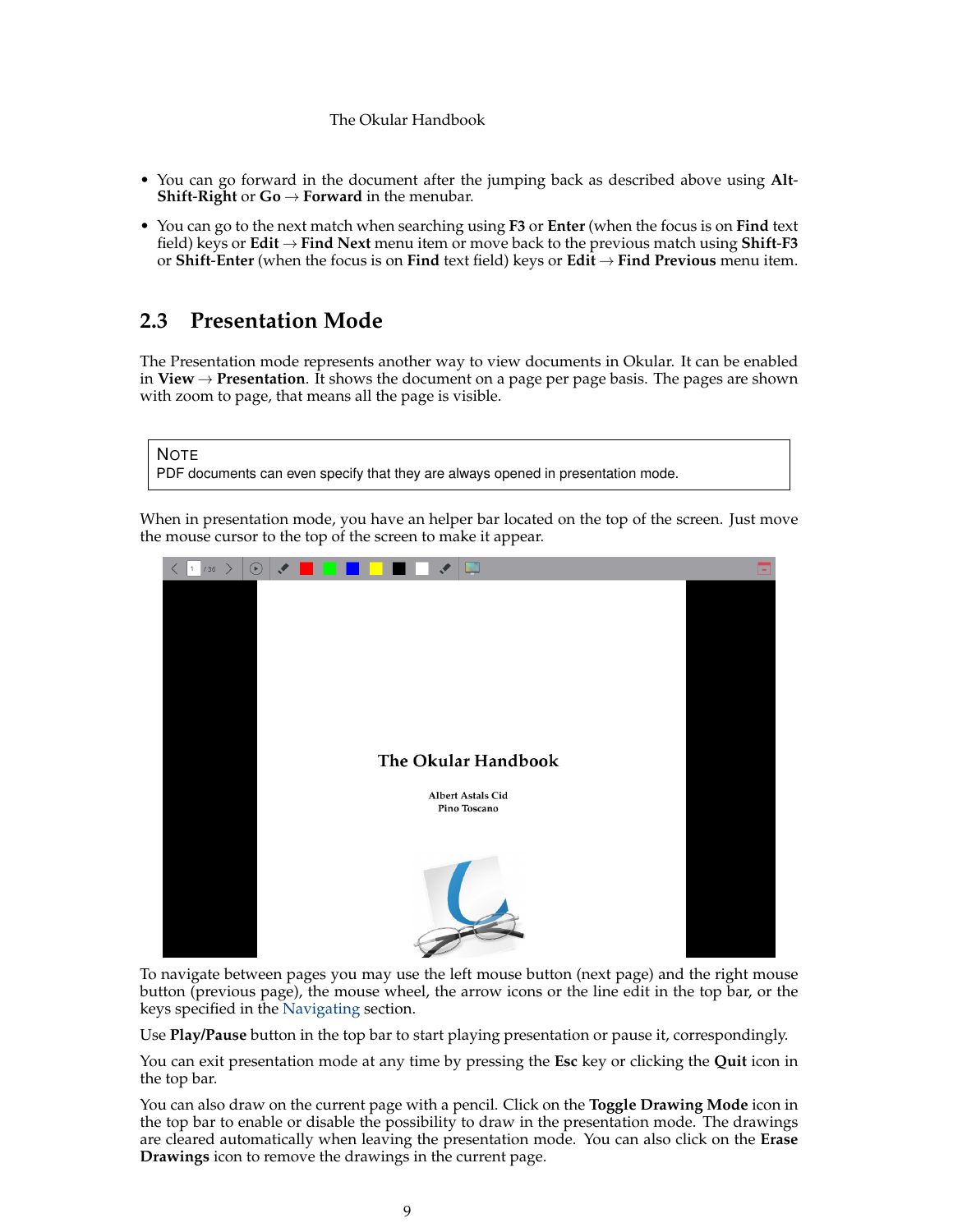The presentation mode has support for more than one screen in a multi-monitor configuration. With more than one screen a new button will appear in the top bar, with the icon of a screen: this is a drop down box that allows you to move the presentation to any of the other available screens.

Presentation mode has some configuration options, you can find their description in the chapter [Configuring Okular.](#page-38-2)

# <span id="page-9-0"></span>**2.4 Inverse Search between LATEX Editors and Okular**

Inverse search is a very useful feature when you are writing a  $L^{AT}$ <sub>E</sub>X document yourself. If everything is set up properly, you can click into Okular's window with the left mouse button while pressing **Shift**. After that editor loads the  $L^{AT}E^X$  source file and jumps to the proper paragraph.

Inverse search cannot work unless:

- The source file has been compiled successfully.
- Okular knows which editor you would like to use.
- The Browse tool has to be enabled, which you can select by choosing **Tools** → **Browse** .

With this feature of Okular, a left mouse click while pressing **Shift** in the DVI or PDF document will result in editor opening the corresponding  $L^{A}T_{E}X$  document and attempt to go to the corresponding line. Remember to tell Okular to use proper editor, in Okular's menu item **Settings** → **Configure Okular...** (on the page **Editor**).

For more details on editor configuration please refer to the [corresponding section of this manual.](#page-41-1)

| ۰7                             | Configure - Okular                             | $? \vee$                             |
|--------------------------------|------------------------------------------------|--------------------------------------|
| ' C                            | <b>Editor Options</b>                          |                                      |
| General                        | Editor: Kate<br>$\checkmark$                   |                                      |
| $\mathcal{L}$<br>Accessibility | Command: kate -- line %I -- column %c          |                                      |
| 로<br>Performance               |                                                |                                      |
| 덮<br>Presentation              |                                                |                                      |
| Q<br><b>Annotations</b>        |                                                |                                      |
| P<br>Editor                    |                                                |                                      |
|                                |                                                |                                      |
|                                | <b>B</b> Defaults<br>母 Help<br>$\checkmark$ OK | $\odot$ Cancel<br>$\checkmark$ Apply |

Configuring editor in Okular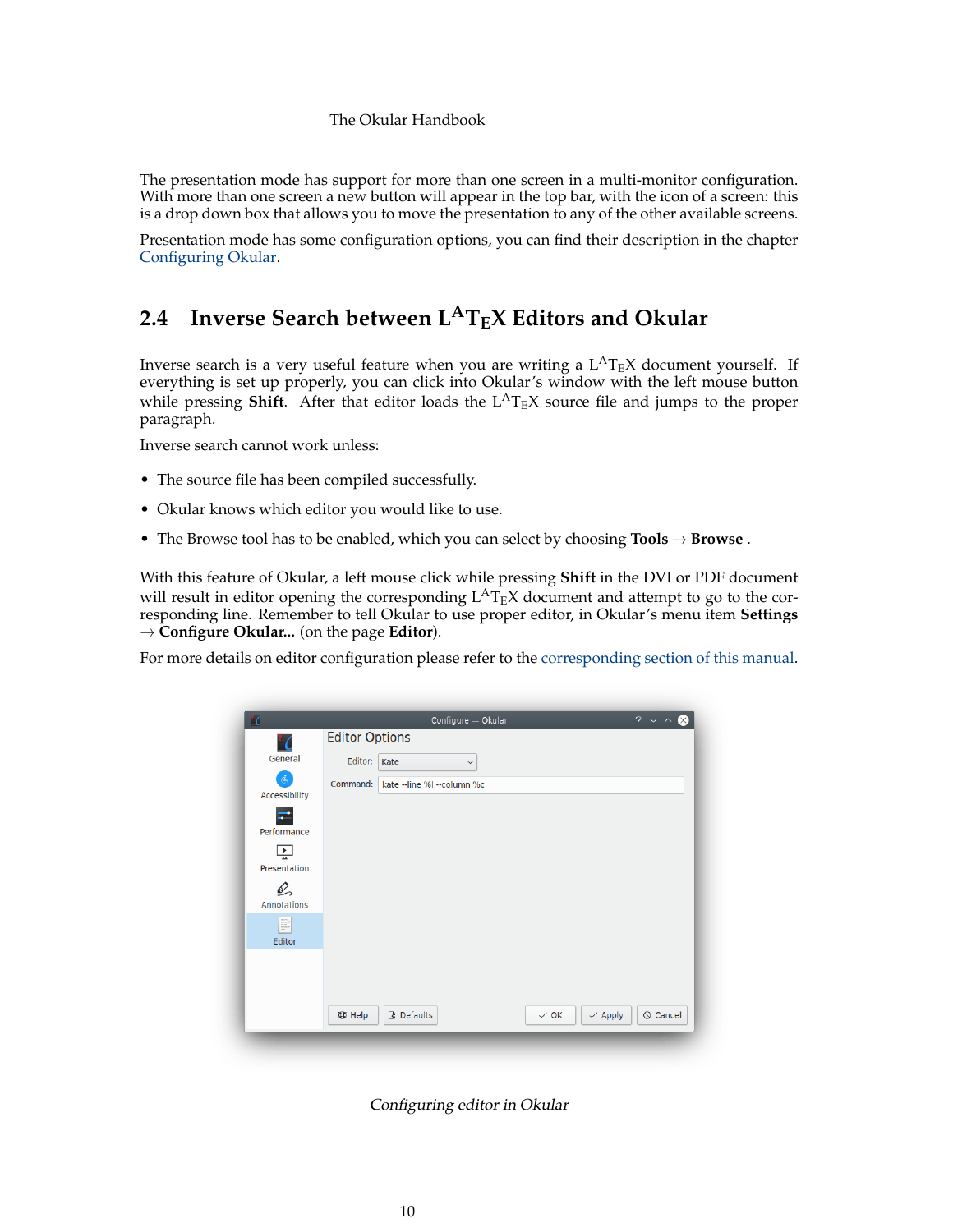# <span id="page-10-0"></span>**Chapter 3**

# **Okular Advanced Features**

# <span id="page-10-1"></span>**3.1 Embedded Files**

<span id="page-10-4"></span>If the current document has some files embedded in it, when you open it a bar will appear above the page view to notify you about the embedded files.

This document has embedded files. Click here to see them or go to File -> Embedded Ø Files.

In this case, you can either click on the link in the text of the bar or choose **File** → **Embedded Files** to open the embedded files dialog. The dialog allows you to view the embedded files and to extract them.

# <span id="page-10-2"></span>**3.2 Forms**

If the current document has forms, when you open it a bar will appear above the page view where you can enable the forms.

| This document has forms. Click on the button to interact with them, or use View -> Show Forms. |                       |
|------------------------------------------------------------------------------------------------|-----------------------|
|                                                                                                | Show Forms   <b>@</b> |

In this case, you can either click on **Show Forms** in the bar or choose **View** → **Show Forms** to enter data into the form fields.

# <span id="page-10-3"></span>**3.3 Signatures**

If the current document has signatures a bar will appear above the page view after the document opening. It allows you to open the **Signatures** panel.

This document is digitally signed. Show Signatures Panel ◎

Using the **Signatures** panel you can inspect the document signature and its certificate.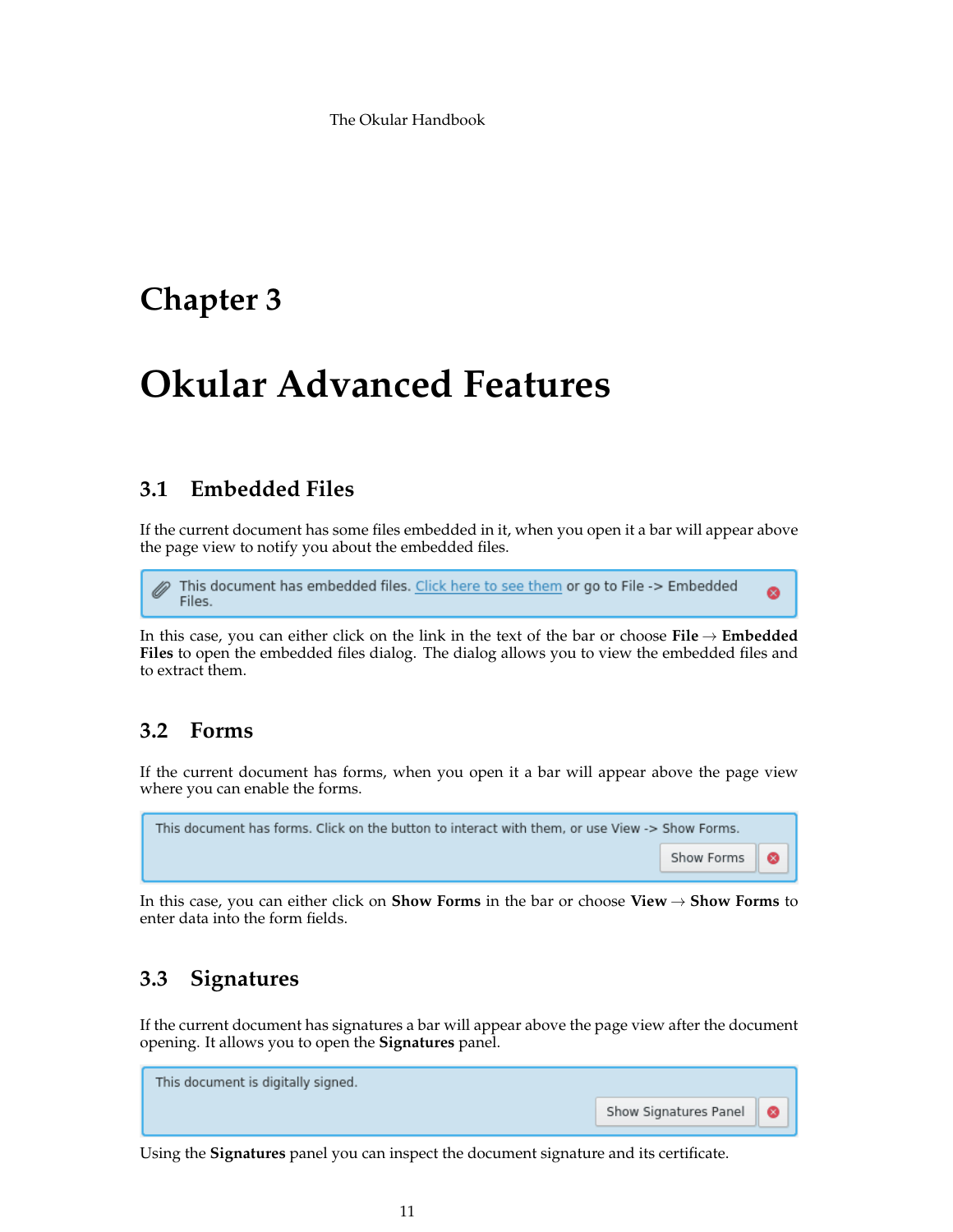

### **NOTE**

This feature is available for PDF documents only. You need to install at least version 0.51 of [Poppler](https://poppler.freedesktop.org/) to get most signature information, version 0.68 to get signature location/reason information, and version 0.73 to get signature certificate information.

## <span id="page-11-0"></span>**3.3.1 Adding Digital Signatures**

<span id="page-11-1"></span>You can add digital signatures to documents using the corresponding action in the **Tools** menu.

To be able to sign a document you need to have a proper PKCS signing certificate available on your system. Okular does not have the ability to create such certificates since they need to be issued by certificate authorities to be useful for validation, etc.

We use the Poppler library to handle signing of PDF documents and Poppler is using the NSS library to handle certificates. At the point of writing, Poppler will try to use one of the following NSS certificate stores in order (the first that exists):

- The current Firefox user certificate store.
- The system-wide /etc/pki/nssdb certificate store.
- The current user \$HOME/.pki/nssdb

If you want to use a custom certificate store you can do so by setting it in the [PDF Backend](#page-34-1) [Configuration](#page-34-1) section of the [Configure Backends...](#page-31-2) dialog.

#### **NOTE**

This feature is available for PDF documents only. You need to install at least version 21.01 of [Poppler](https://poppler.freedesktop.org/) to be able to add digital signatures to a document.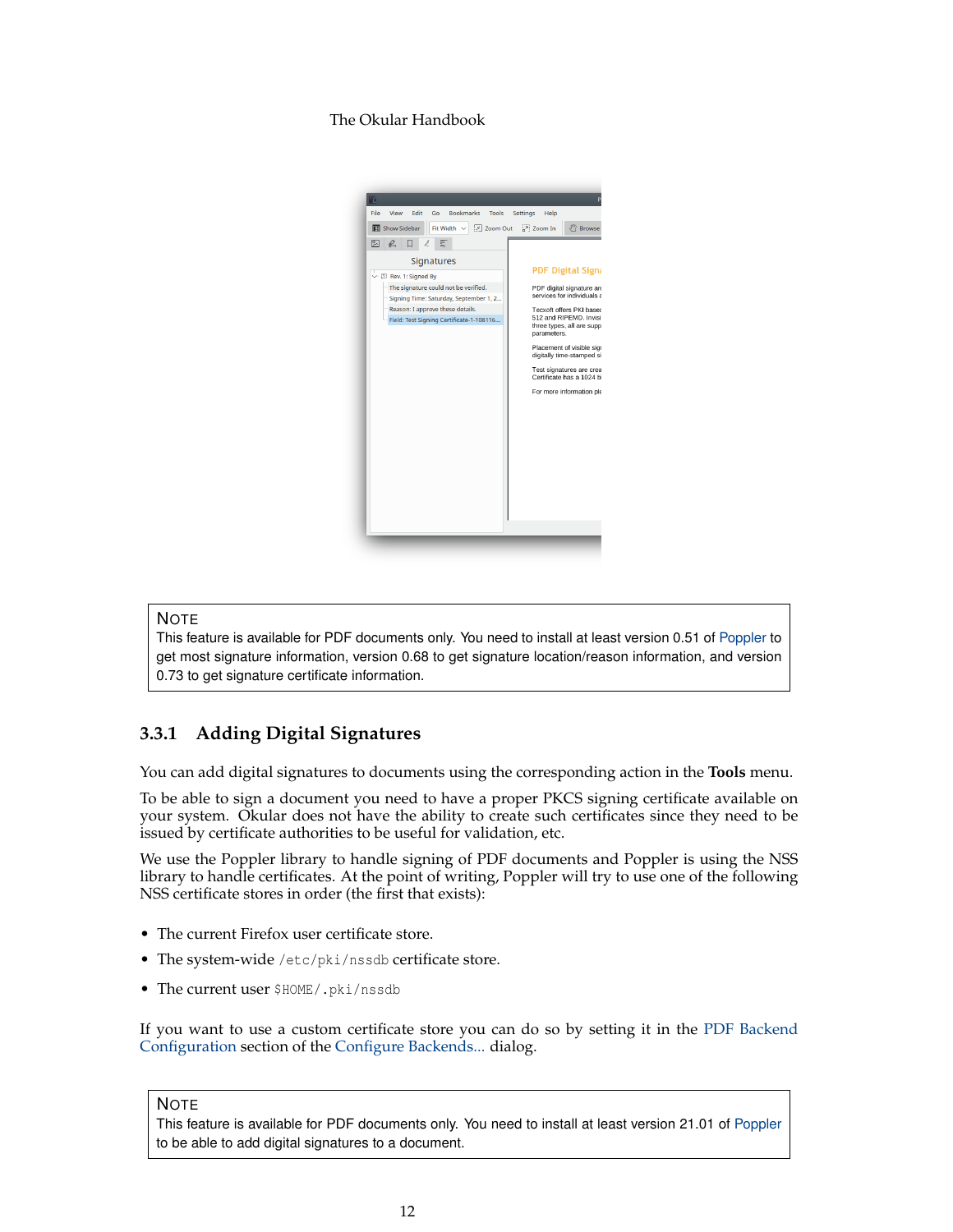# <span id="page-12-0"></span>**3.4 Annotations**

<span id="page-12-1"></span>Okular allows you to review and annotate your documents.

|                                                                                                                                                                                                                                        | The Okular Handbook * - Okular<br>$\vee$ $\wedge$                                                                                                                                                                                                                                                                                      |  |  |
|----------------------------------------------------------------------------------------------------------------------------------------------------------------------------------------------------------------------------------------|----------------------------------------------------------------------------------------------------------------------------------------------------------------------------------------------------------------------------------------------------------------------------------------------------------------------------------------|--|--|
| Bookmarks<br>Edit<br>View<br>File<br>Go                                                                                                                                                                                                | Tools<br>Settings<br>Help                                                                                                                                                                                                                                                                                                              |  |  |
| $\mathbb{R}^n$<br>Show Sidebar<br>Browse                                                                                                                                                                                               | $\blacktriangleright$ Text Selection $\blacktriangleright$ $\land$<br>7<br>of 39 $\vee$ M Zoom Out Fit Width $\vee$ M Zoom In $\oslash$ Quick Annotations                                                                                                                                                                              |  |  |
| Highlighter<br>$u$<br>$u$                                                                                                                                                                                                              | S L $\Box$ ロ $\triangle$ ロ v ♥ v Line width ロ ぷ Opacity $A: \doteq$ ★<br>$\bullet$                                                                                                                                                                                                                                                     |  |  |
| Ξ<br>$\mathbb{Z}$<br>Q,<br>口                                                                                                                                                                                                           |                                                                                                                                                                                                                                                                                                                                        |  |  |
| Contents                                                                                                                                                                                                                               |                                                                                                                                                                                                                                                                                                                                        |  |  |
| Search<br>Introduction<br>6<br>$\overline{7}$<br>> Basic Usage<br>> - Okular Advanced Features<br>11<br>23<br>$>$ - The Menubar<br>> - Configuring Okular Backe<br>29                                                                  | 04.06.20 21:20<br><b>Pop-up Note</b><br><b>Top Secret</b><br>Yuri Chornoivan<br>I'm a pop-up note<br>Chapter 2                                                                                                                                                                                                                         |  |  |
| > - Configuring Okular<br>33<br>Credits and License<br>39                                                                                                                                                                              | <b>Basic Usage</b><br><b>Text note</b>                                                                                                                                                                                                                                                                                                 |  |  |
| <b>Opening Files</b><br>2.1<br>To view any supported file in Okular, select <b>File <math>\rightarrow</math> Open</b> , choose a supported file in the dialog<br>and click Open. Your file should now be displayed in the main window. |                                                                                                                                                                                                                                                                                                                                        |  |  |
|                                                                                                                                                                                                                                        | <b>IMPORTANT</b><br>The new document will be opened in a new tab should the Open new files in tabs option on the<br>General configuration page is checked.<br>You can close the tab by clicking with middle mouse button on it.<br>The previously closed document in a tab can be reopened using the File $\rightarrow$ Undo close tab |  |  |

Okular has two different kind of annotations:

Text annotations like **Yellow Highlighter** and **Black Underlining** for files with text like e.g. PDF.

Graphic annotations like **Pop-up Note**, **Inline Note**, **Freehand Line**, **Highlighter**, **Straight Line**, **Polygon**, **Stamp**, **Underline**, **Ellipse**, and **Typewriter** for all formats supported by Okular.

Using the context menu either in the **Annotations** view of the sidebar or in the main window you can open a **Pop up Note** for any kind of annotation and add or edit comments.

Annotations are not only limited to PDF files, they can be used for any format Okular supports.

Okular has the ˝document archiving˝ feature. This is an Okular-specific format for carrying the document plus various metadata related to it (currently only annotations). You can save a ˝document archive˝ from the open document by choosing **File** → **Save As** and selecting **Okular document archive** in the **Filter** selector. Documents saved this way will get .okular as their filename extension. To open an Okular document archive, just open it with Okular as it would be e.g. a PDF document.

You can *also* save annotations directly into PDF files. You can use **File** → **Save** to save it over the current file or **File**  $\rightarrow$  **Save As...** to save it to a new file.

### **NOTE**

Due to DRM limitations (typically with PDF documents), adding, editing some properties or removing annotations could not be possible.

### **NOTE**

Any action on annotations (creation and removal of annotations, editing arbitrary annotation properties, relocating annotations with **Ctrl**+drag, and editing the text contents of an annotation) can be [undone](#page-26-1) or [redone](#page-27-1) using the corresponding item from the **Edit** menu. It is also possible to undo the action by pressing **Ctrl**-**Z** and redo the undone action by pressing **Ctrl**-**Shift**-**Z**.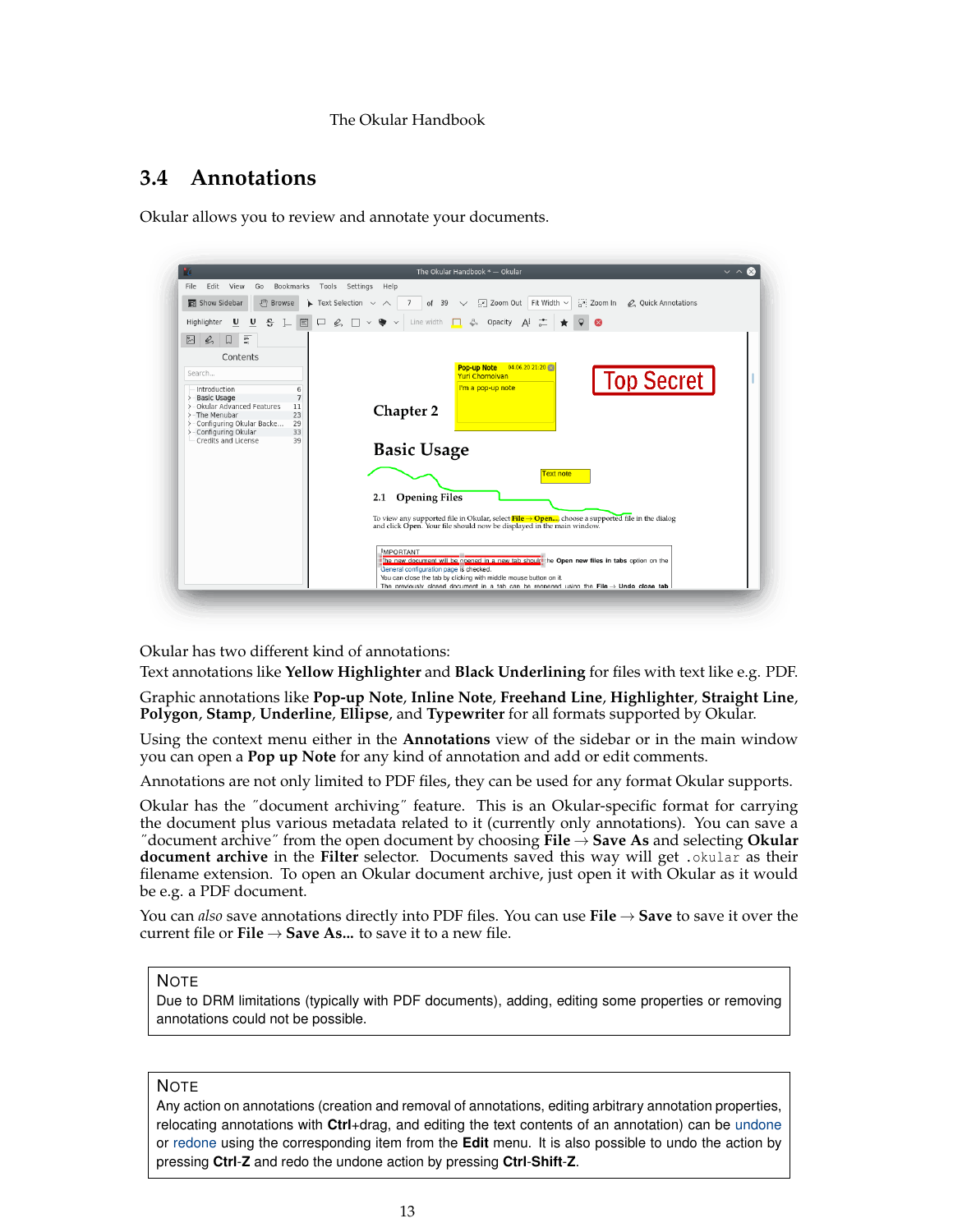You can configure the default properties and appearance of each annotating tool. Please refer to the [corresponding section in this documentation.](#page-40-1)

## <span id="page-13-0"></span>**3.4.1 Adding annotations**

<span id="page-13-1"></span>To add some annotations to the document, you have to use **Quick Annotations** button on the main Okular toolbar or activate the annotating toolbar. This is done by either selecting **Tools** → **Annotations** or pressing **F6**. Once the annotating toolbar is shown, just press one of its buttons or use keyboard shortcuts (keys from **1** to **9**) to start constructing that annotation.

The annotating toolbar helps you to make annotations with drawings, shapes, and text messages. You can use the annotating toolbar to mark up a document (e.g. add lines, ellipses, polygons, stamps, highlights, underlines etc.). The table below describes exactly what the default set of annotating toolbar buttons does.

| <b>Button</b> | <b>Tool Name</b> | Description                                                                                                                                                                                                                                                                                                                                                                                                                                                                             |
|---------------|------------------|-----------------------------------------------------------------------------------------------------------------------------------------------------------------------------------------------------------------------------------------------------------------------------------------------------------------------------------------------------------------------------------------------------------------------------------------------------------------------------------------|
|               | Highlighter      | To highlight text in the<br>document with some given<br>background color.<br>Click on the tool button,<br>then click with the left<br>mouse button and hold to<br>place the beginning of the<br>highlighted text snippet,<br>then drag to highlight it.<br>It is possible to define the<br>Type (Highlight, Squiggle,<br>Underline or Strike out),<br>Color, and Opacity for the<br>highlighter. Just right-click<br>on the highlighted text and<br>select the Properties menu<br>item. |
| <u>U</u>      | Underline        | To underline some text.<br>Click on the tool button,<br>then click with the left<br>mouse button and hold to<br>place the beginning of the<br>underlined text snippet,<br>then drag to underline it.<br>It is possible to define the<br>Type (Highlight, Squiggle,<br>Underline or Strike out),<br>Color, and Opacity for the<br>underline. Just right-click<br>on the underlined text and<br>select the Properties menu<br>item.                                                       |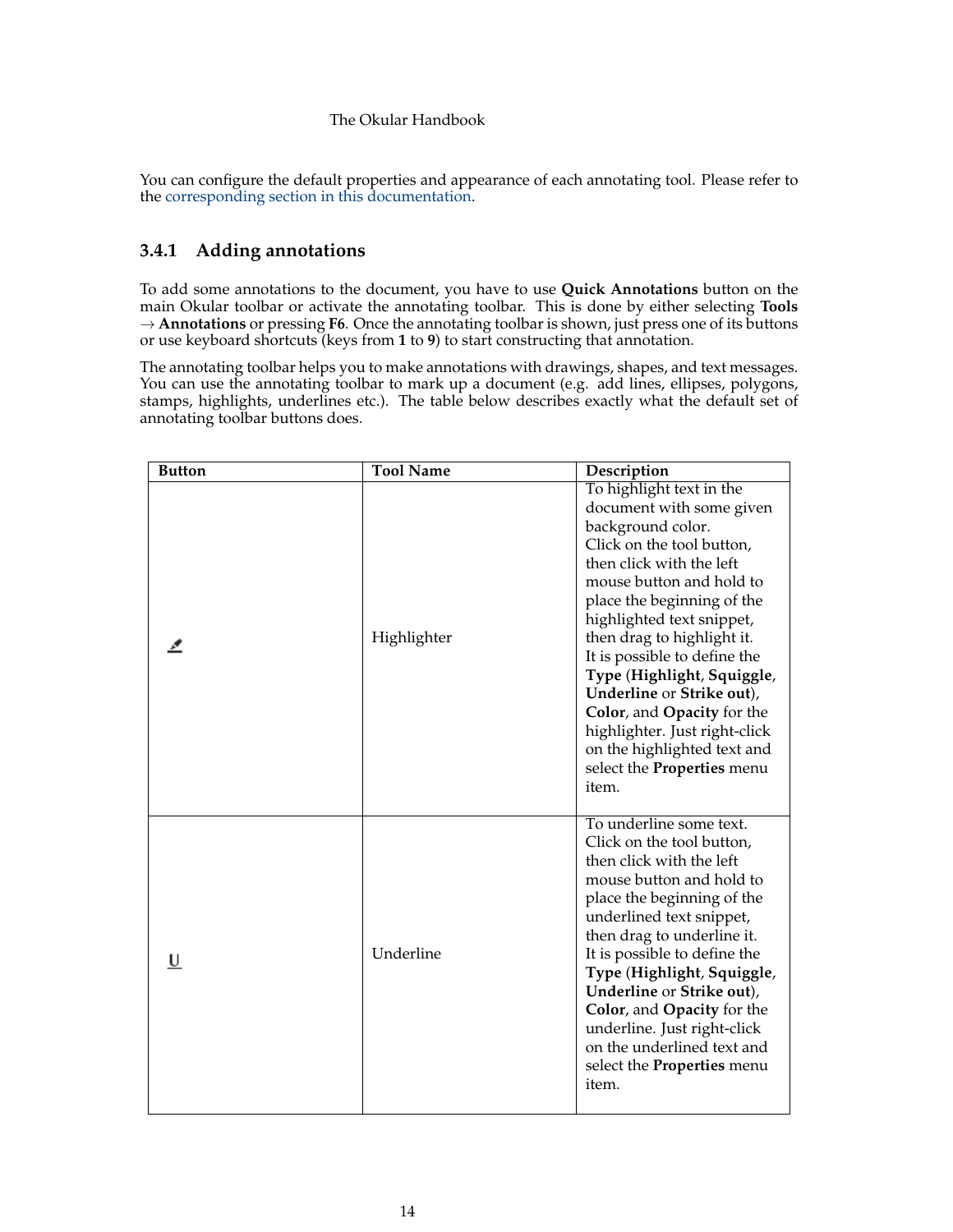| ৼ | Squiggle          | To underline some text by a<br>squiggle line.<br>Click on the tool button,<br>then click with the left<br>mouse button and hold to<br>place the beginning of the<br>underlined text snippet,<br>then drag to underline it.<br>It is possible to define the<br>Type (Highlight, Squiggle,<br>Underline or Strike out),<br>Color, and Opacity for the<br>underline. Just right-click<br>on the underlined text and<br>select the Properties menu<br>item. |
|---|-------------------|---------------------------------------------------------------------------------------------------------------------------------------------------------------------------------------------------------------------------------------------------------------------------------------------------------------------------------------------------------------------------------------------------------------------------------------------------------|
|   | <b>Strike Out</b> | To strike out some text.<br>Click on the tool button,<br>then click with the left<br>mouse button and hold to<br>place the beginning of the<br>underlined text snippet,<br>then drag to underline it.<br>It is possible to define the<br>Type (Highlight, Squiggle,<br>Underline or Strike out),<br>Color, and Opacity for the<br>underline. Just right-click<br>on the underlined text and<br>select the Properties menu<br>item.                      |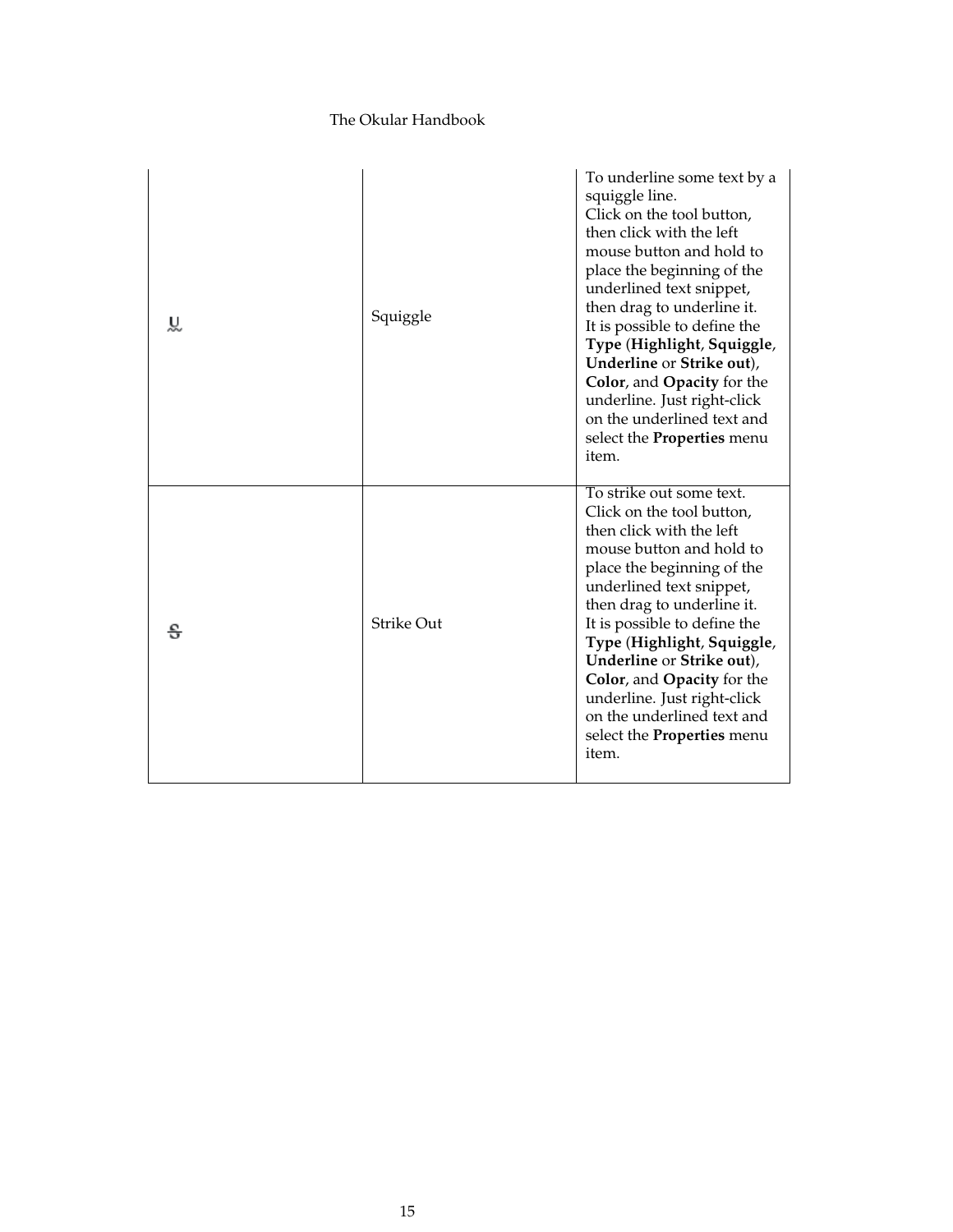| I− | Typewriter         | Typewriter features opaque<br>letters on transparent<br>background, so that it is<br>useful to fill noninteractive<br>forms.<br>Click on the tool button,<br>then click with the left<br>mouse button and hold to<br>place the top-left corner of<br>the note, then drag to place<br>the bottom-right one. Enter<br>the text of the note then<br>click on the OK to save the<br>note, Cancel to cancel note<br>entering or <b>Clear</b> to clear<br>the note.<br>It is possible to define the<br>Font and Text color for the<br>text. Just right-click on the<br>typewriter text created and<br>select the <b>Properties</b> menu<br>item. |
|----|--------------------|--------------------------------------------------------------------------------------------------------------------------------------------------------------------------------------------------------------------------------------------------------------------------------------------------------------------------------------------------------------------------------------------------------------------------------------------------------------------------------------------------------------------------------------------------------------------------------------------------------------------------------------------|
| 冃  | <b>Inline Note</b> | To draw inline note. The<br>note will be shown inline as<br>is.<br>Click on the tool button,<br>then click with the left<br>mouse button and hold to<br>place the top-left corner of<br>the note, then drag to place<br>the bottom-right one. Enter<br>the text of the note then<br>click on the OK to save the<br>note, Cancel to cancel note<br>entering or Clear to clear<br>the note.<br>It is possible to define the<br>Color, Opacity, Font, Align,<br>and Border width for the<br>note. Just right-click on the<br>note icon created and select<br>the Properties menu item.                                                        |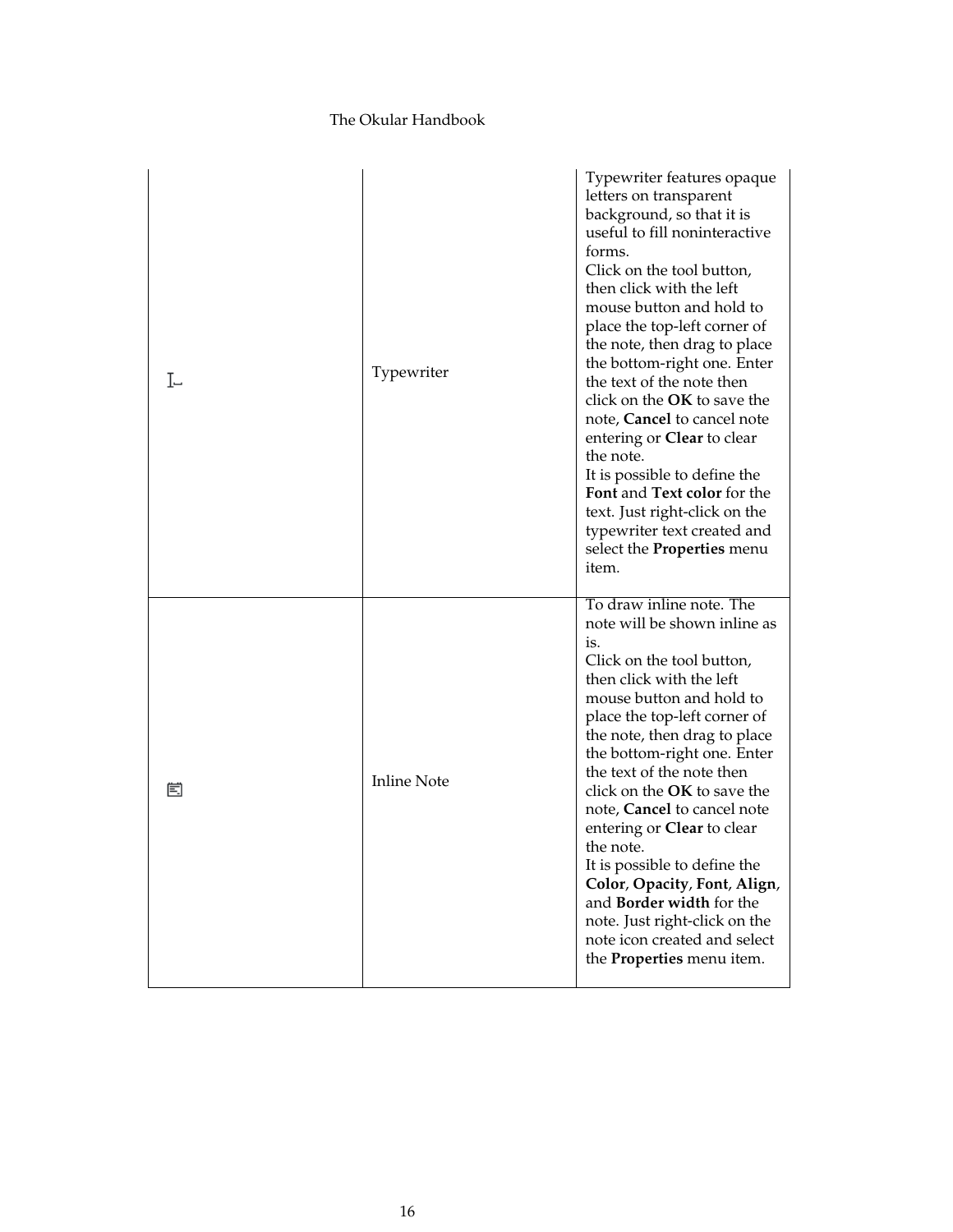|    | Pop-up Note            | To draw multiline note. The<br>note will can be viewed by<br>double clicking on an icon<br>in the document.<br>Click on the tool button,<br>then click on the place in the<br>document where the<br>pop-up note should be<br>added. Enter the text of<br>pop-up note then click on<br>the Close this note button<br>in the top right corner of the<br>pop-up window.<br>It is possible to define the<br>Color, Opacity, and Icon<br>for the note. Just right-click<br>on the note icon created and<br>select the <b>Properties</b> menu<br>item. |
|----|------------------------|--------------------------------------------------------------------------------------------------------------------------------------------------------------------------------------------------------------------------------------------------------------------------------------------------------------------------------------------------------------------------------------------------------------------------------------------------------------------------------------------------------------------------------------------------|
| e, | Freehand Line          | To draw free-form lines.<br>Click on the tool button,<br>then click with the left<br>mouse button and hold to<br>place the start of the line,<br>then drag to draw the line.<br>It is possible to define the<br>Color, Opacity, and Width<br>for the line. Just right-click<br>on the line created and<br>select the <b>Properties</b> menu<br>item.                                                                                                                                                                                             |
|    | Arrow (drop-down list) | To mark with an arrow.<br>Click on the tool button,<br>then click with the left<br>mouse button to place the<br>starting point of the line,<br>then drag to place of the<br>ending point of the line<br>should be and click once<br>more.<br>It is possible to define the<br>Color, Opacity, Width,<br>Line start, Line end, Leader<br>line length, and Leader line<br>extension length for the<br>line. Just right-click on the<br>line created and select the<br>Properties menu item.                                                         |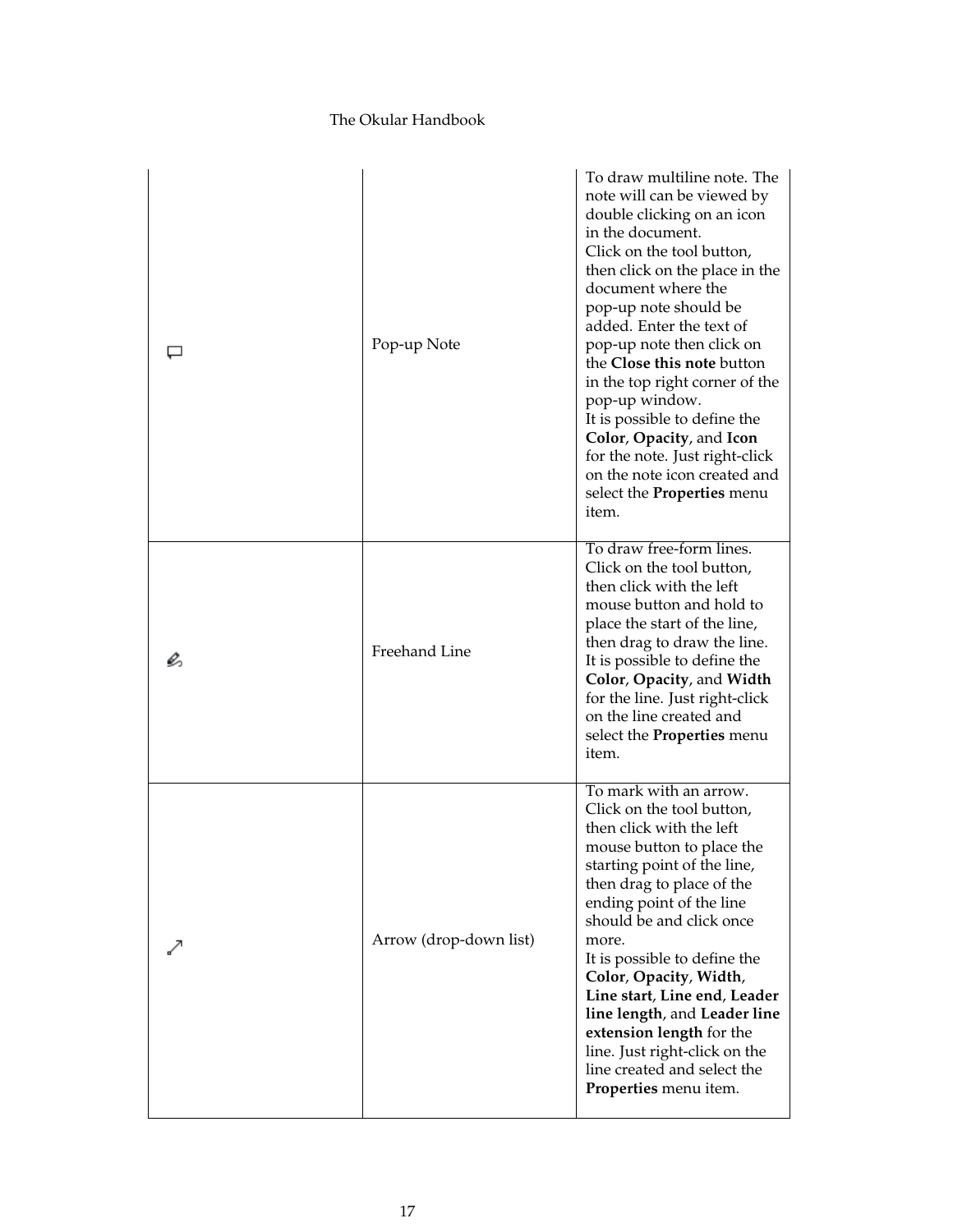| Straight line (drop-down<br>list) | To mark with a line.<br>Click on the tool button,<br>then click with the left<br>mouse button to place the<br>starting point of the line,<br>then drag to place of the<br>ending point of the line<br>should be and click once<br>more.<br>It is possible to define the<br>Color, Opacity, Width,<br>Line start, Line end, Leader<br>line length, and Leader line<br>extension length for the<br>line. Just right-click on the<br>line created and select the<br>Properties menu item. |
|-----------------------------------|----------------------------------------------------------------------------------------------------------------------------------------------------------------------------------------------------------------------------------------------------------------------------------------------------------------------------------------------------------------------------------------------------------------------------------------------------------------------------------------|
| Rectangle (drop-down list)        | To draw a rectangle around<br>some chosen area.<br>Click on the tool button,<br>then click with the left<br>mouse button and hold to<br>place the top-left corner of<br>the rectangle, then drag to<br>place the bottom-right one.<br>It is possible to define the<br>Type (Rectangle or<br>Ellipse), Color, Opacity,<br>Shape fill (and its color),<br>and <b>Width</b> for the border.<br>Just right-click on the<br>border created and select<br>the <b>Properties</b> menu item.   |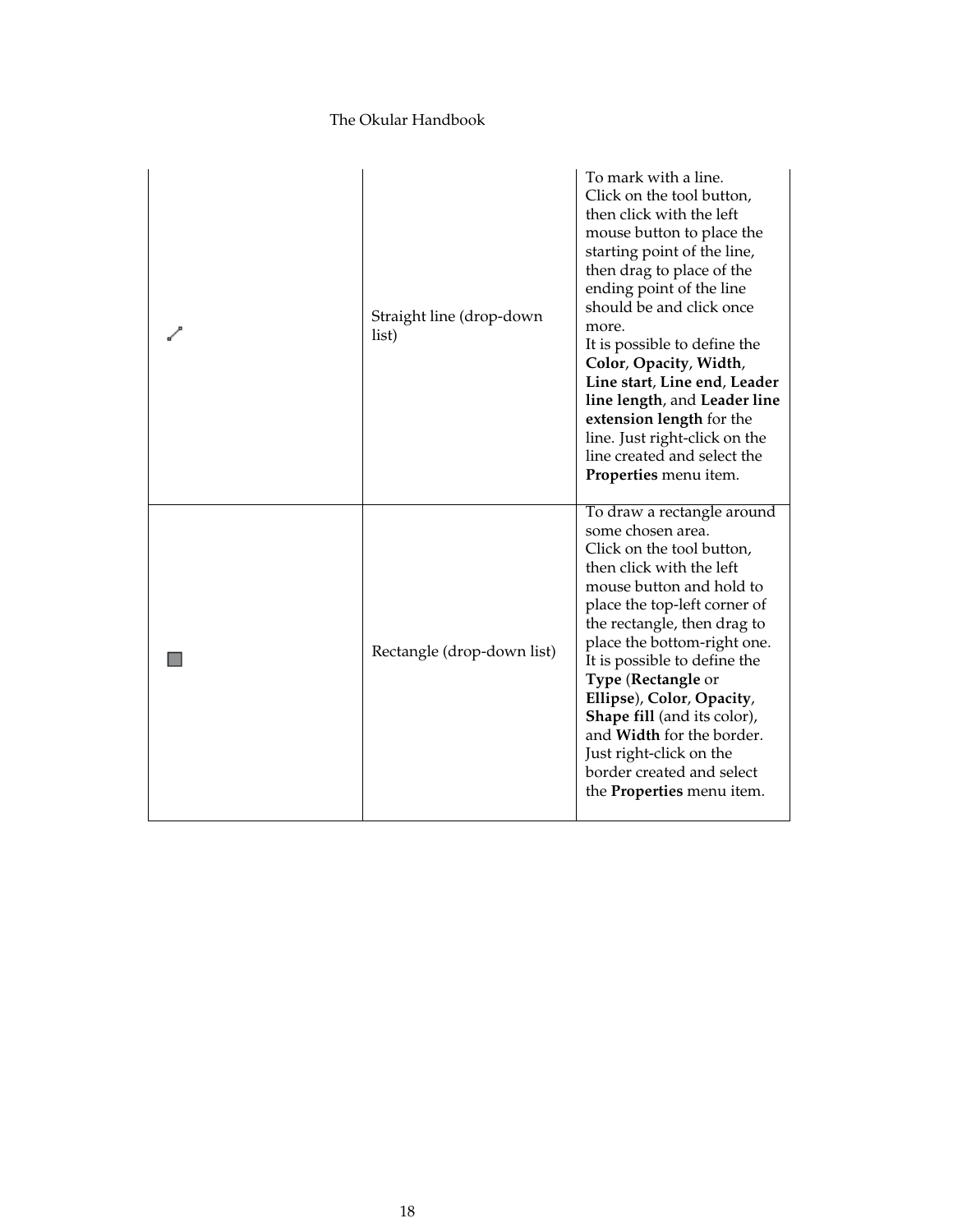| Ellipse (drop-down list) | To draw an ellipse or<br>rectangle around some<br>chosen area.<br>Click on the tool button,<br>then click with the left<br>mouse button and hold to<br>place the top-left corner of<br>the circumscribed<br>rectangular for the ellipse,<br>then drag to place the<br>bottom-right one.<br>It is possible to define the<br>Type (Rectangle or<br>Ellipse), Color, Opacity,<br><b>Shape fill</b> (and its color),<br>and Width for the border.<br>Just right-click on the<br>border created and select<br>the <b>Properties</b> menu item.                                                                                                                                                                                                                                                                                 |
|--------------------------|---------------------------------------------------------------------------------------------------------------------------------------------------------------------------------------------------------------------------------------------------------------------------------------------------------------------------------------------------------------------------------------------------------------------------------------------------------------------------------------------------------------------------------------------------------------------------------------------------------------------------------------------------------------------------------------------------------------------------------------------------------------------------------------------------------------------------|
| Polygon (drop-down list) | To draw a closed plane<br>figure from three or more<br>segments. The<br>corresponding note can be<br>viewed by double clicking<br>inside the polygon.<br>Click on the tool button,<br>then click with the left<br>mouse button to place the<br>first vertex of the polygon,<br>then drag to place of the<br>second vertex. Proceed until<br>you draw the whole<br>polygon up to the first<br>vertex. Click twice if you<br>want to add some note to<br>the polygon. Enter the text<br>of the note then click on the<br>OK to save the note, Cancel<br>to cancel note entering or<br><b>Clear</b> to clear the note.<br>It is possible to define the<br>Color, Opacity, Shape fill<br>(and its color), and Width<br>for the polygon. Just<br>right-click on the polygon<br>created and select the<br>Properties menu item. |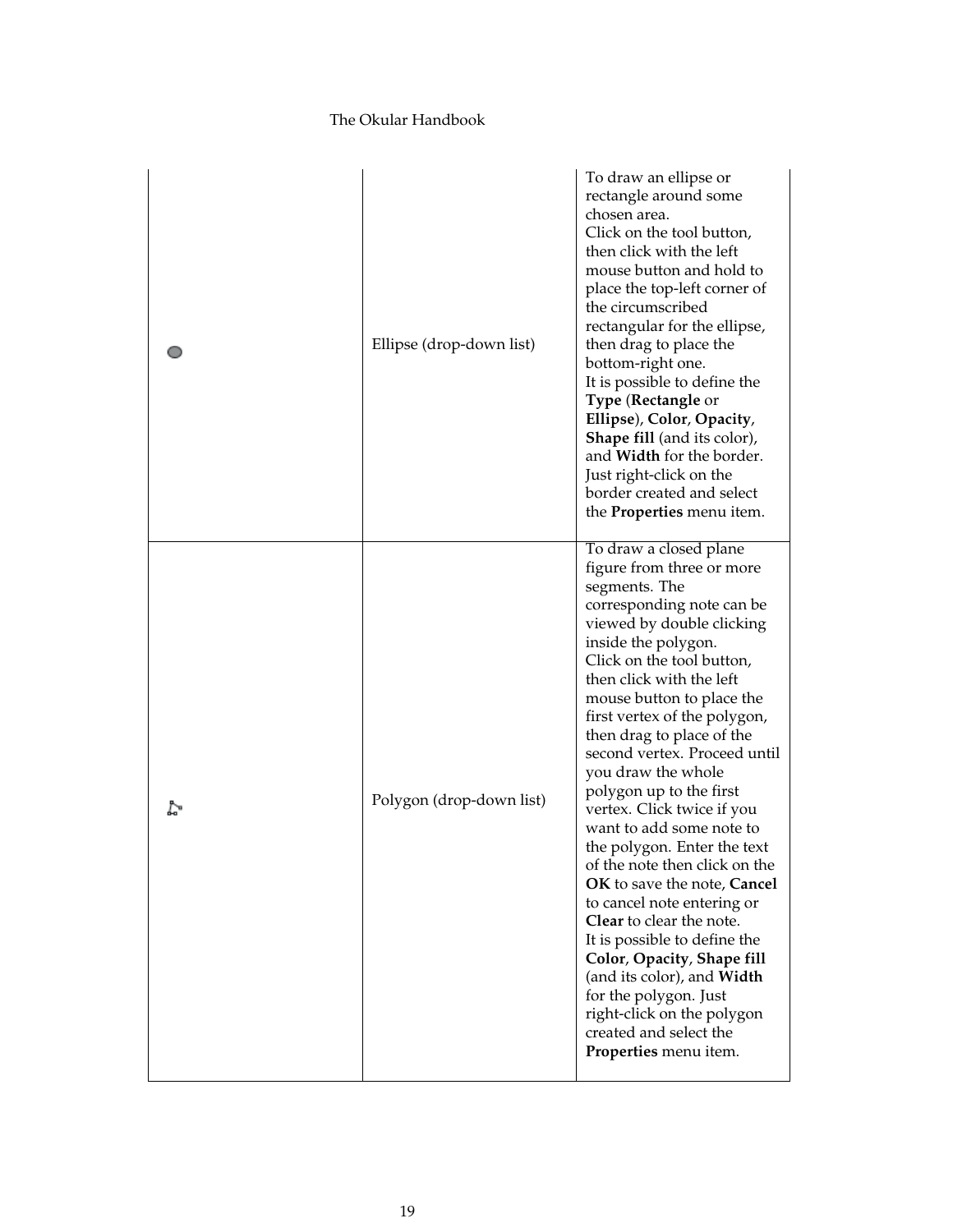| Stamp | To mark the text or image<br>with some predefined<br>shape.<br>Click on the tool button to<br>choose the stamp from the<br>drop-down list then click<br>with the left mouse button<br>to place the stamp.<br>A single click just places a<br>square stamp (useful for<br>icons). To add a rectangular<br>stamp you can click with<br>the left mouse button and<br>hold to place the top-left<br>point, then drag to place the<br>bottom-right one.<br>It is possible to define the<br>Opacity and Stamp symbol<br>for the stamp. Just<br>right-click on the stamp<br>icon created and select the<br>Properties menu item. |
|-------|---------------------------------------------------------------------------------------------------------------------------------------------------------------------------------------------------------------------------------------------------------------------------------------------------------------------------------------------------------------------------------------------------------------------------------------------------------------------------------------------------------------------------------------------------------------------------------------------------------------------------|
|       | <b>WARNING</b><br>This feature is experimental-<br>. Custom stamps inserted in<br>PDF documents are not visib-<br>le in PDF readers other than<br>Okular.                                                                                                                                                                                                                                                                                                                                                                                                                                                                 |

These are the default annotations provided by Okular. Using the [Annotations page](#page-40-1) of the configuration dialog you can add your own annotations like custom stamps, text markup or a geometrical shape with inner color to highlight regions etc.

### **NOTE**

It is possible to add L<sup>A</sup>T<sub>E</sub>X code into the text of annotations. Please add \$\$code\$\$ to the text of annotation, where  $\it code$  is any valid  $\sf L^AT_EX$  equation, and follow instructions on the screen to make it render by a  $L^AT$ <sub>E</sub>X distribution installed in your system.

It is possible to configure the current tool options using the annotating toolbar itself. The table below describes exactly what the default set of annotating toolbar configuring buttons does.

| <b>Button</b> | <b>Option Name</b> | <b>Description</b>          |
|---------------|--------------------|-----------------------------|
|               |                    | Click on the tool button to |
|               | Line width         | choose the width from the   |
|               |                    | drop-down list.             |
|               |                    |                             |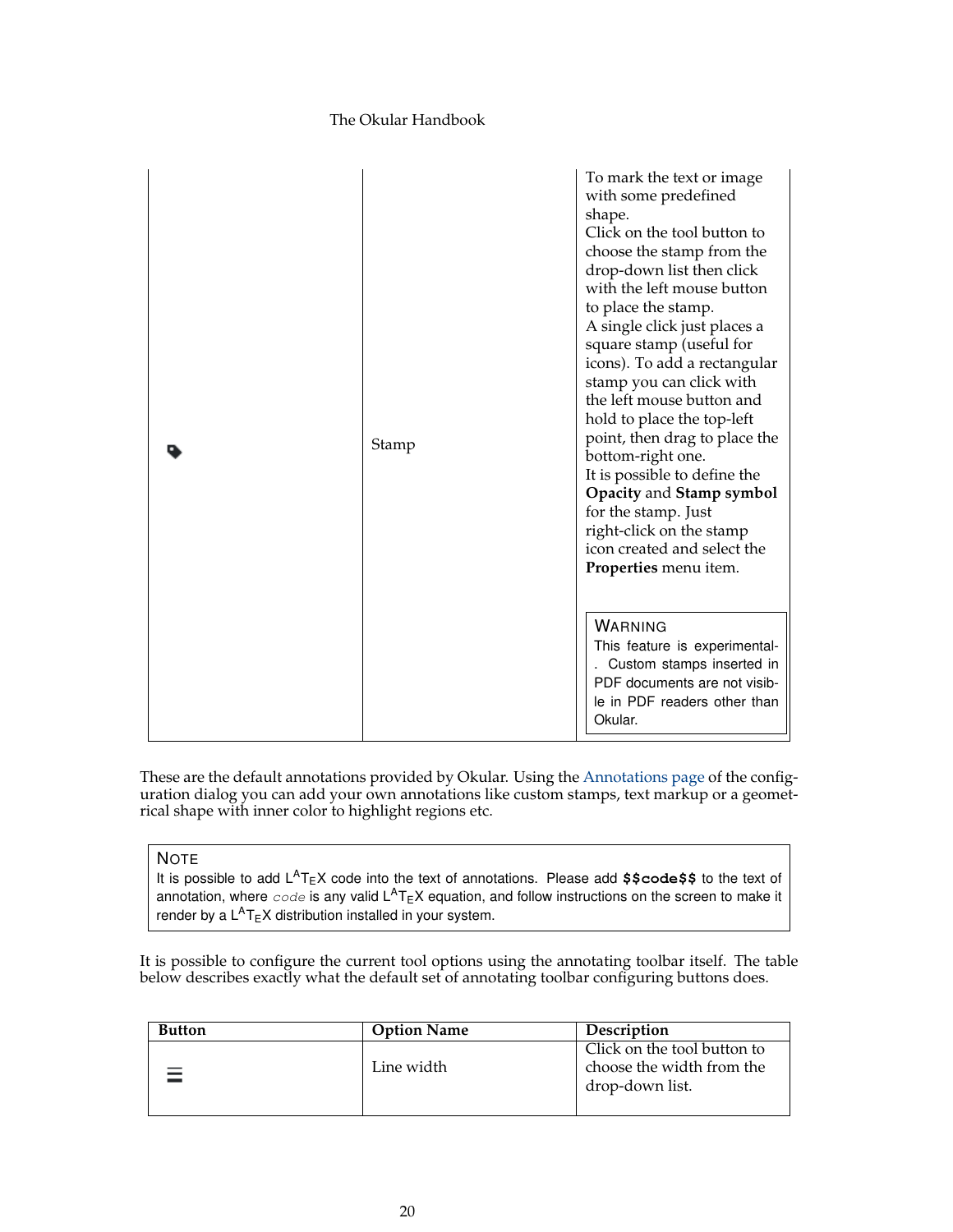| T. | Annotation color                                     | Click on the tool button to<br>choose color of text or<br>border of your annotation.<br>You can chose one of the<br>predefined colors or click<br>on the Custom Color item<br>to open the color selection<br>dialog. |
|----|------------------------------------------------------|----------------------------------------------------------------------------------------------------------------------------------------------------------------------------------------------------------------------|
|    | Annotation fill color                                | Click on the tool button to<br>choose a fill color of your<br>annotation. You can chose<br>one of the predefined colors<br>or click on the <b>Custom</b><br>Color item to open the<br>color selection dialog.        |
|    | Annotation opacity                                   | Click on the tool button to<br>choose annotation level of<br>opacity from the<br>drop-down list (100% is for<br>the opaque annotations).                                                                             |
| A  | Annotation font                                      | Click on the tool button to<br>open the font selection<br>dialog.                                                                                                                                                    |
|    | Advanced settings for the<br>current annotation tool | Click on the tool button to<br>open the general<br>configuration dialog for<br>your annotation.                                                                                                                      |

There are three additional utility buttons on the default annotating toolbar.

| Button | Description                                                                                                                                                                       |
|--------|-----------------------------------------------------------------------------------------------------------------------------------------------------------------------------------|
|        | Add the current annotation to the Quick<br>Annotations menu on the main toolbar.                                                                                                  |
|        | <b>NOTE</b><br>You can use the default shortcuts from Alt+9<br>to Alt+0 to select the quick annotation actio-<br>ns any time you like even with the annotating<br>toolbar hidden. |
|        | When checked keep the current annotation<br>tool active after use.                                                                                                                |
|        | Hide the annotating toolbar.                                                                                                                                                      |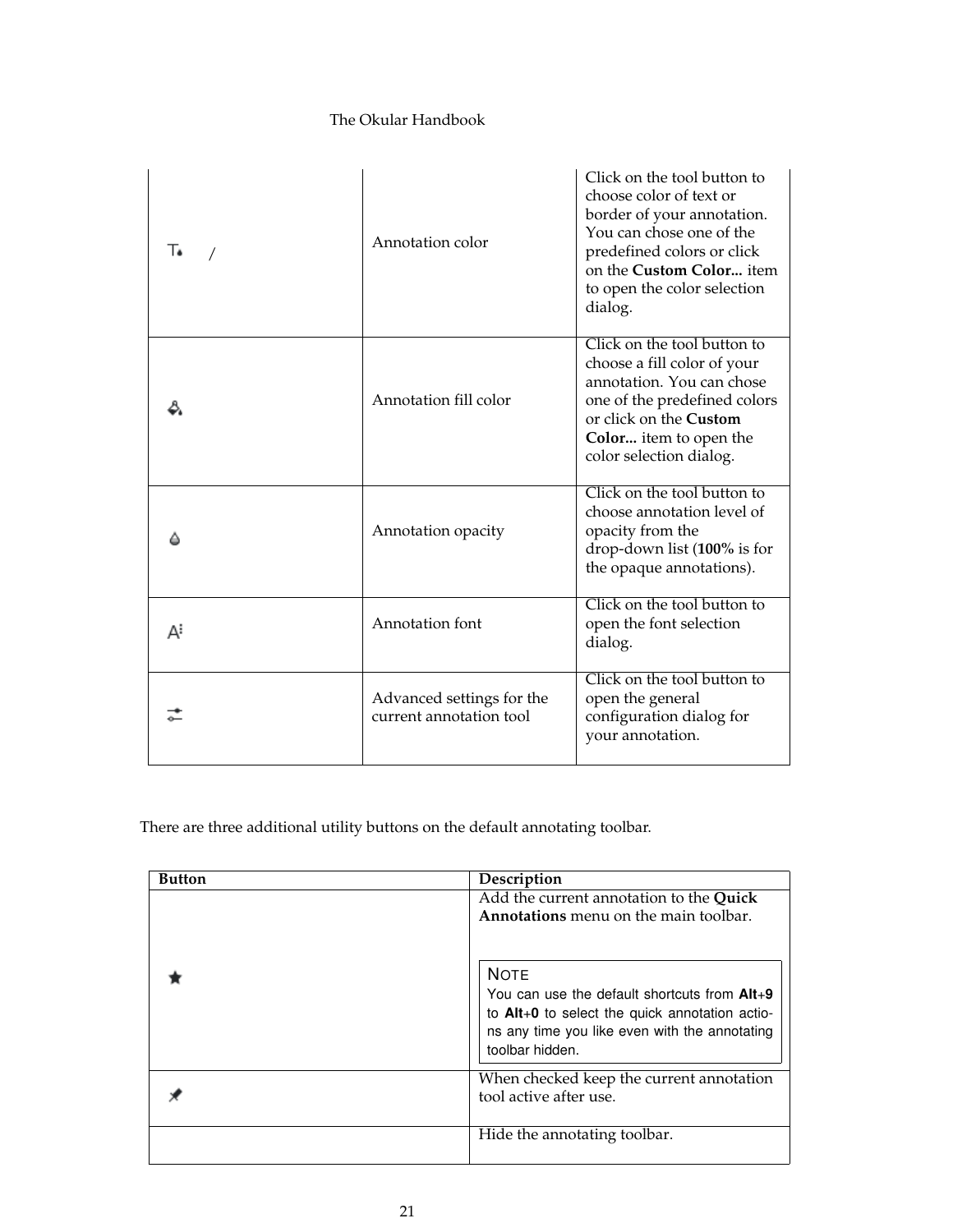By pressing **Shift** you can constrain the angle of line and polygon annotations to 15 steps, and the ratio of shape annotations (e.g. Rectangle, Ellipse) to 1:1. You can also get a toolbar button from [Configure Toolbars....](help:/fundamentals/config.html#toolbars)

The contents of the **Quick Annotations** menu can be configured using the [Annotations page of](#page-40-1) [Okular configuration dialog.](#page-40-1) This page can be opened by clicking **Quick Annotations** button, then choosing **Configure Annotations...** from the pop-up menu.

**NOTE** 

Activating the annotating toolbar will make you switch to the Browse Mode.

You can stop the construction any time by pressing again on the button of the annotation you are constructing, or by pressing the **Esc** key.

The newly constructed annotation will have as author the author you set in the **[Annotations](#page-40-1)** page in Okulars configuration dialog. The **Annotations** page can also be used to configure the content of the annotating toolbar.

## <span id="page-21-0"></span>**3.4.2 Removing annotations**

To remove an annotation, just click on it with the right mouse button, and select **Delete** or select an annotation using the left mouse button and press the **Del** key.

When removing the annotation, its window will be closed if open.

**NOTE** 

This option could not be enabled because the document does not allow removing annotations.

## <span id="page-21-1"></span>**3.4.3 Editing annotations**

To edit an annotation, click on it with the right mouse button and select **Properties**. A dialog will appear with the general annotation settings (like color and opacity, author, etc.) and the settings specific to that annotation type.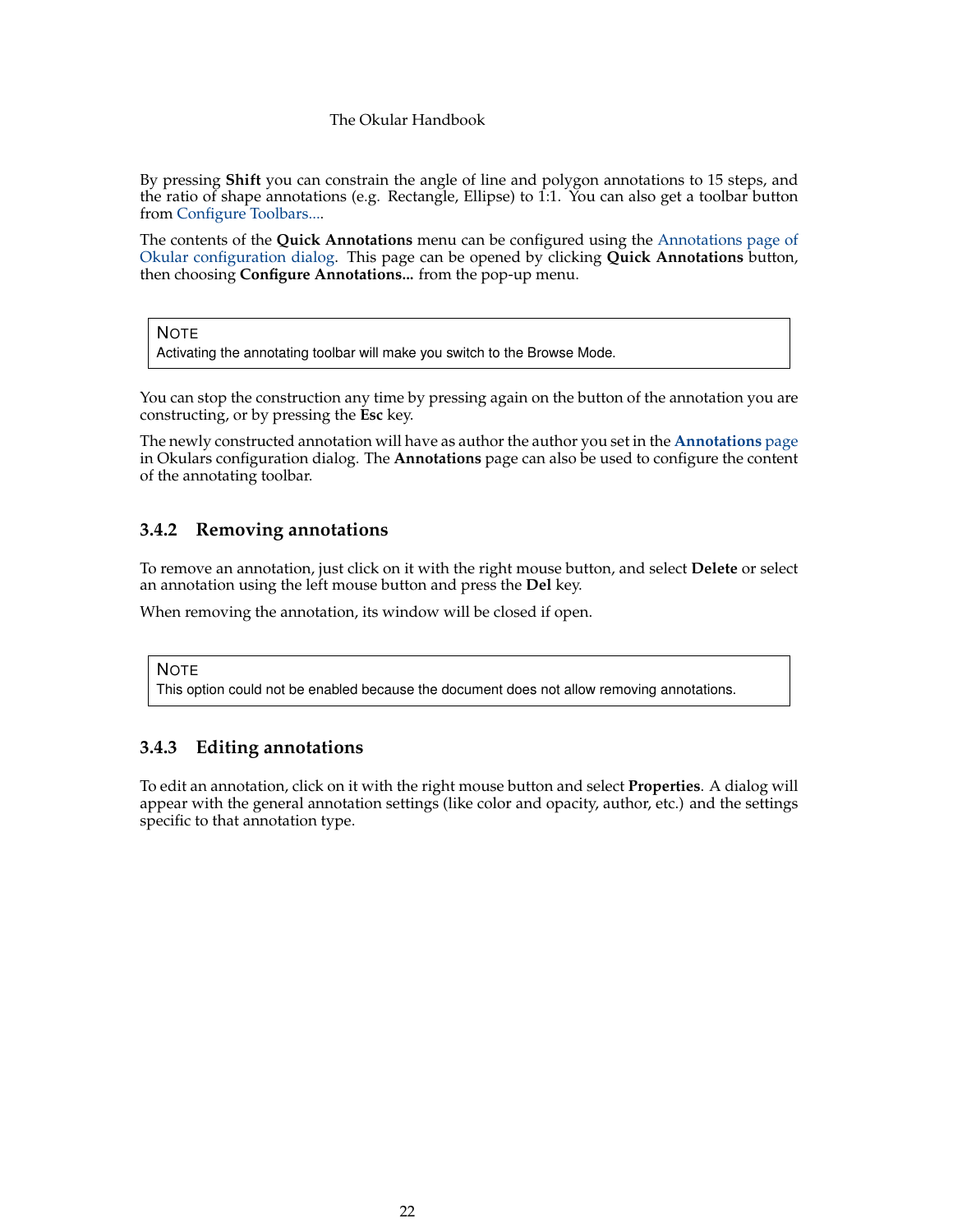| Appearance | General                    |                    |                |
|------------|----------------------------|--------------------|----------------|
| Type:      | Rectangle                  |                    |                |
| Color:     |                            |                    |                |
| Opacity:   | 100 %                      |                    | ୃ              |
|            | Shape fill: $\Box$ Enabled |                    |                |
| Width:     | 5,00                       |                    | ≎              |
|            | $\vee$ OK                  | $\checkmark$ Apply | $\odot$ Cancel |

To move an annotation, hold down the **Ctrl** key, move the mouse pointer on it and then start dragging with the left mouse button.

If you click with the left mouse button on an annotation, it gets selected. Resize handles appear on the selection rectangle. When the cursor is moved over one of the 8 resize handles on the corners or edges, the cursor shape changes to indicate the resize mode. Click anywhere else on the annotation to move it. Pressing **Esc** or clicking an area outside the annotation cancels a selection.

Resizing is only applicable for annotation types Inline Note, Typewriter, Stamp and Ellipse.

#### **NOTE**

Depending on the document permissions (typically with PDF documents), some options can be disabled.

# <span id="page-22-0"></span>**3.5 Bookmark Management**

Okular has a very flexible bookmark system. Okular saves the position on the page in bookmark and allows you to define more than one bookmark per page.

To manage bookmarks in Okular you can use **Bookmarks** view from **Sidebar**, [Bookmarks menu](#page-29-3) or context menu of document view (click with right mouse button to open it).

## <span id="page-22-1"></span>**3.5.1 Bookmarks view**

To open **Bookmarks** view, click on the **Bookmarks** tab at the top of the **Sidebar**. If the **Sidebar** is not shown, click the **Show Sidebar** button on the toolbar or the menu item, or the **Settings**  $\rightarrow$  **Show Sidebar** (**F7**) menu item to make it visible.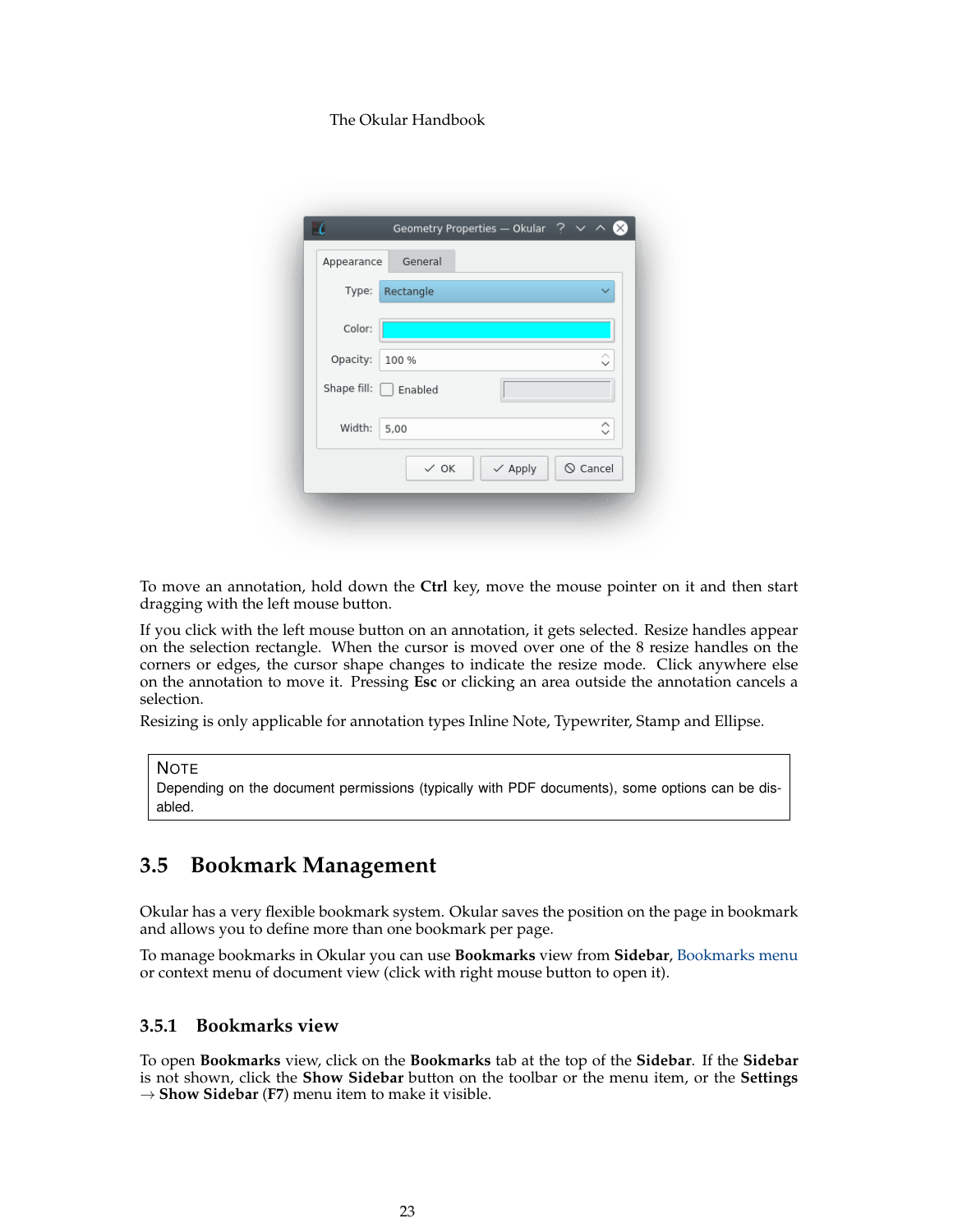

The filter bar at the top of **Bookmarks** view can be used to filter the content of bookmark list pane according to the text in the box.

The list pane permits to view the bookmark list in a tree-like fashion: each document in the list can be 'expanded' or 'collapsed' by clicking on the **<** or **v** icon next to it.

Click on  $\Box$  icon below the list to show only the bookmarks from the current document.

Right-click menu of document item can be used to open document, rename its item or remove it from the list. Remember that the removal of a document item leads to the removal of all bookmarks in the corresponding document.

Right-click menus of individual bookmark items allow you to go to the bookmark, rename or remove it.

The Right-click menu of items in the table of contents can be used to create bookmarks or go to the next or previous bookmark.

# <span id="page-23-0"></span>**3.6 Command Line Options**

Though Okular may most often be started from the KDE program menu, or a desktop icon, it can also be opened at the command line prompt of a terminal window. There are a few useful options that are available when doing this.

## <span id="page-23-1"></span>**3.6.1 Specify a File**

By specifying the path and name of a particular file the user can have Okular open that file immediately upon startup. This option might look something like the following:

```
okular /home/myhome/docs/mydoc.pdf
```
**NOTE** 

For PDF documents, the name can be given as document\_name#named\_destination where named\_destination is a particular named destination embedded in the document.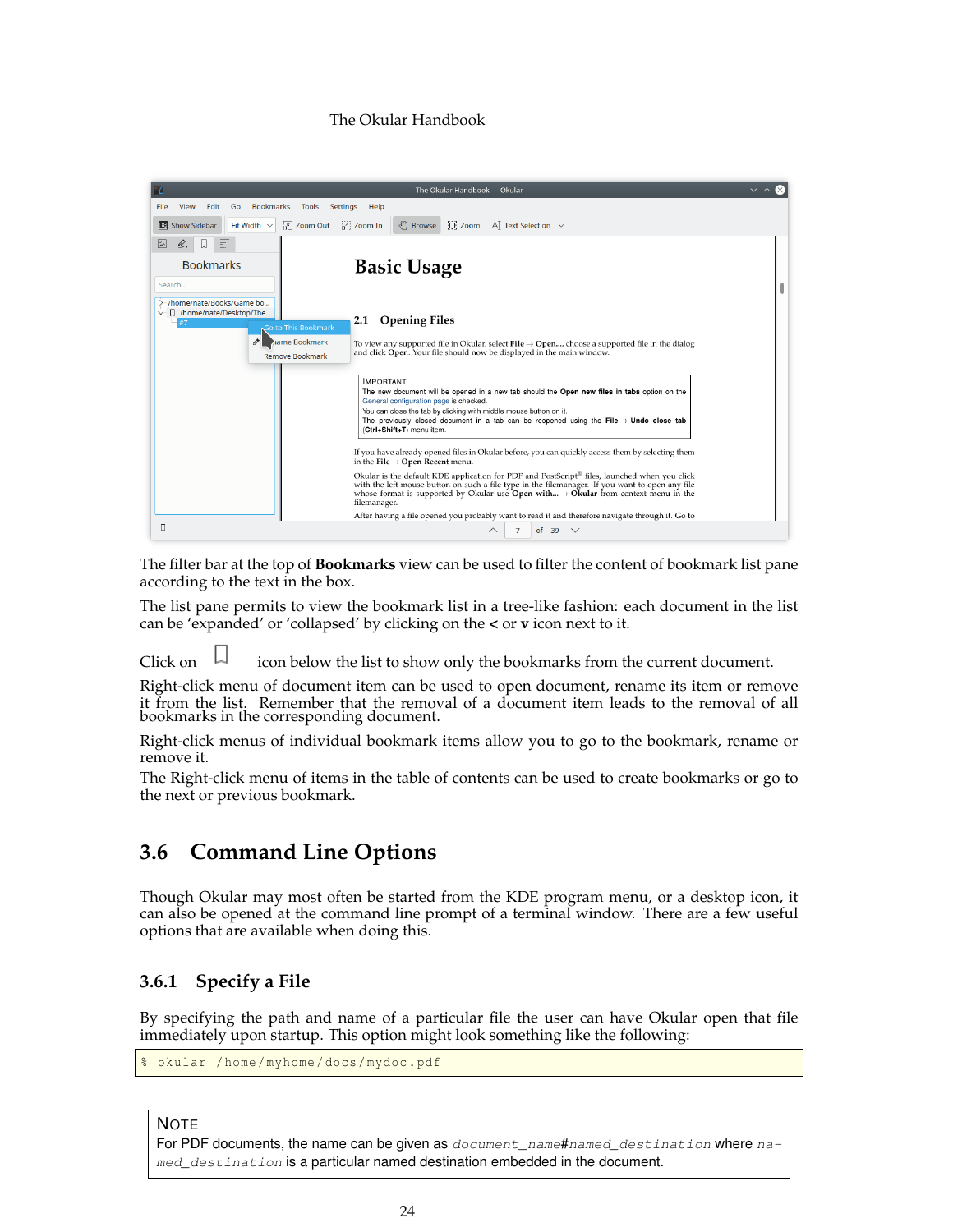## <span id="page-24-0"></span>**3.6.2 Other Command Line Options**

The following command line help options are available

## **okular -p --page number**

Open a page with a given number in the document. Also available through **okular -p number**

### **okular --presentation**

Start the document in presentation mode.

## **okular --print**

Start with print dialog.

#### **okular --print-and-exit**

Start with print dialog and exit after printing.

#### **okular --unique**

Unique instance control.

#### **okular --noraise**

Allows to prevent Okular window raising after the start.

#### **okular --find string**

Tries to find and highlight a given string in the document. Only works if just one document is given as an argument of the **okular** command.

# <span id="page-24-1"></span>**3.7 Fit window to page**

The Fit window to page feature resizes the window so that it is exactly the same size as the page at the current zoom factor. If the page doesn't completely fit on the screen, the window is enlarged so that the largest possible part of the page is shown.

This feature can be accessed by using the keyboard shortcut **Ctrl**+**J**.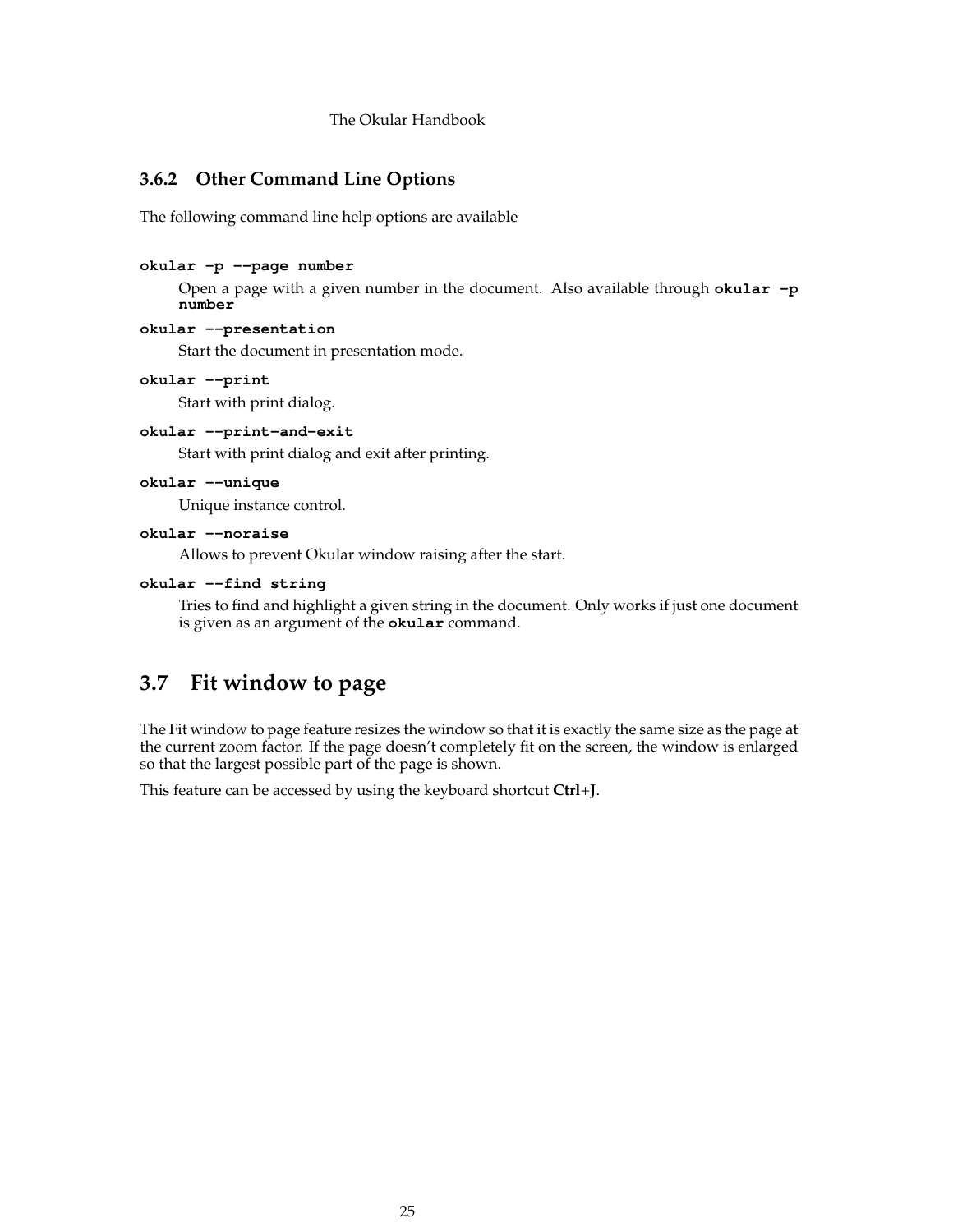# <span id="page-25-0"></span>**Chapter 4**

# **The Menubar**

# <span id="page-25-1"></span>**4.1 The File Menu**

## **File** → **Open... (Ctrl+O)**

Open a supported file or Okular document archive. If there is already an opened file it will be closed. For more information, see the section about [Opening Files.](#page-6-4)

#### **File** → **Open Recent**

Open a file which was used previously from a submenu. If a file is currently being displayed it will be closed. For more information, see the section about [Opening Files.](#page-6-4)

#### **File** → **Import PostScript as PDF...**

Open a PostScript® file and convert it to PDF.

#### **File** → **Undo close tab (Ctrl+Shift+T)**

Reopen the last closed document. This action is active only if you have closed some document in tab during the current session.

#### **File** → **Open Containing Folder**

Open folder that contains the current document in your favorite file manager. This action is especially useful for the case when you have downloaded a PDF file from the internet that opens itself in Okular. The location of this file may not be clear or easy to find without this feature.

#### **File** → **Save (Ctrl+S)**

Saves the document including all the changes (annotations, form contents, etc.), provided the document backend supports saving those changes. If the backend does not support saving the changes, the user will be given the option to either discard or to save them together with the document in an Okular document archive.

#### **File** → **Save As... (Ctrl+Shift+S)**

Saves the document under a new name including all the changes (annotations, form contents, etc.), provided the document backend supports saving changes. If the backend does not support saving the changes, the user will be given the option to either discard or to save them together with the document in an Okular document archive.

#### **NOTE**

Note that, due to the way this is implemented, even if there are no changes to the file, the new file need not to be an exact bit-for-bit copy of the original file (e.g. can have a different SHA-1 hash, etc.).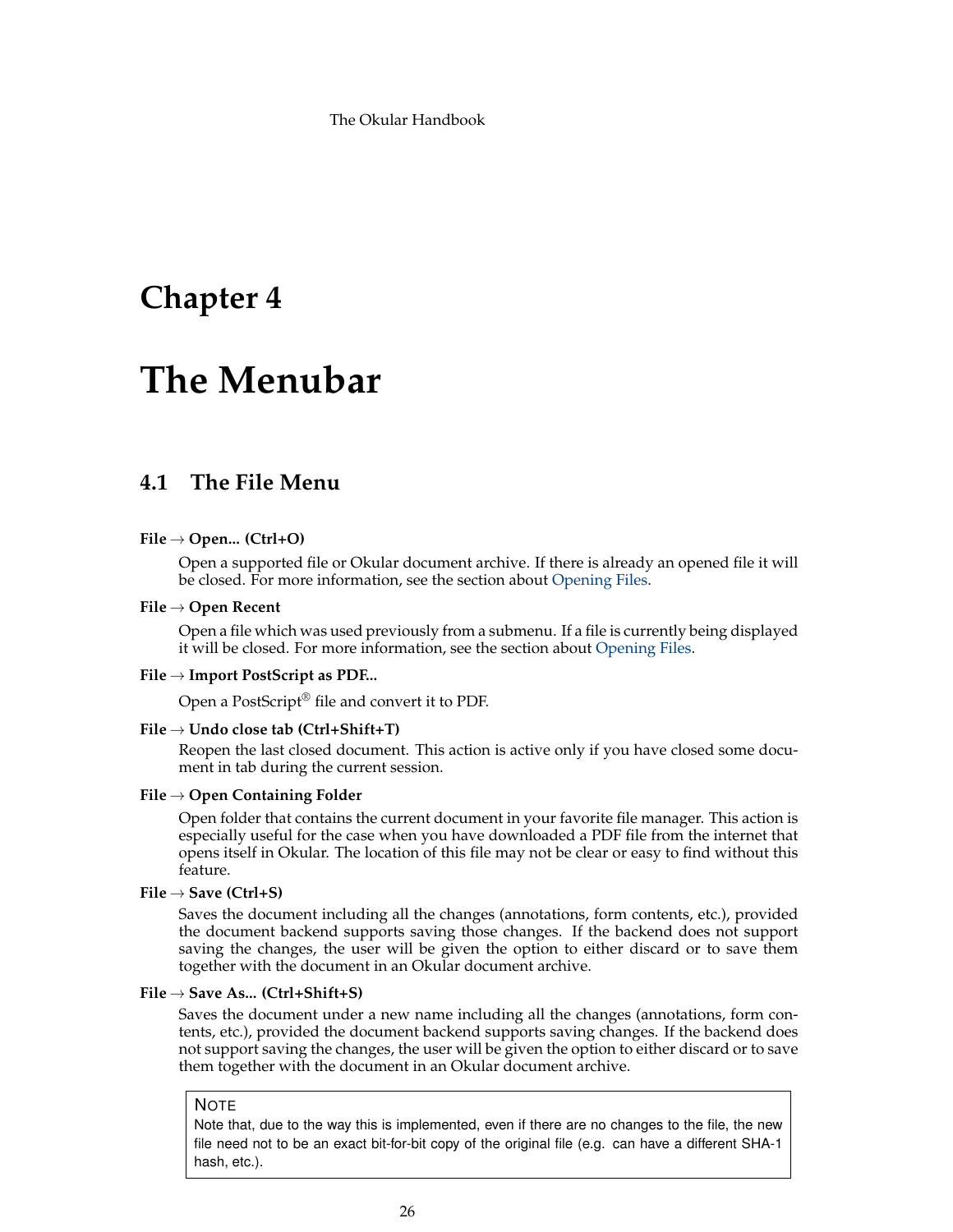#### **File** → **Reload (F5)**

Reload the currently open file.

#### **File** → **Print... (Ctrl+P)**

Print the currently displayed document. Please take into account that Okular has some specific options for printing PDF which are available via pressing the **Options »** button then choosing the **PDF Options**. Use these options to print your annotations or configure rasterization mode if you have problems with printing some symbols or need to change the scale mode.

### **NOTE**

The scale mode options are only available when you check the **Force rasterization** option.

#### **File** → **Print Preview...**

Show a preview of how the currently displayed document would be printed with the default options.

#### **File** → **Properties (Alt+Return)**

Display some basic information about the document, such as title, author, creation date, and details about the fonts used. The available information depends on the type of document.

#### **NOTE**

Please pay attention on the information about substituting font in the **Fonts** tab of the **Properties** dialog. Many problems with font rendering can be solved by installing of the substituted fonts.

#### **File** → **Embedded Files...**

Show the files embedded in the document, if the document has any. For more information, see the section about the [Embedded Files.](#page-10-4)

#### **File** → **Export As**

This item contains the export formats the current document can be exported to. The first entry for all kind of documents is always **Plain Text...**.

The second entry is **Document Archive**, which allows you to save the document with your annotations into an Okular-specific archive format. Thus it is easily possible to share the original document and your annotations with other Okular users or work with them collaboratively.

#### **File** → **Share**

This item contains the services which can be used to share the current document with other people or send it to your devices. The entries in this sub-menu are controlled by the system. They depend on the current document format and the installed KPurpose plugins.

#### **File** → **Quit (Ctrl+Q)**

Close Okular.

## <span id="page-26-0"></span>**4.2 The Edit Menu**

#### <span id="page-26-1"></span>**Edit** → **Undo (Ctrl+Z)**

Undo the last annotation editing command (creation and removal of annotations, editing arbitrary annotation properties, relocating annotations with **Ctrl**+drag, and editing the text contents of an annotation).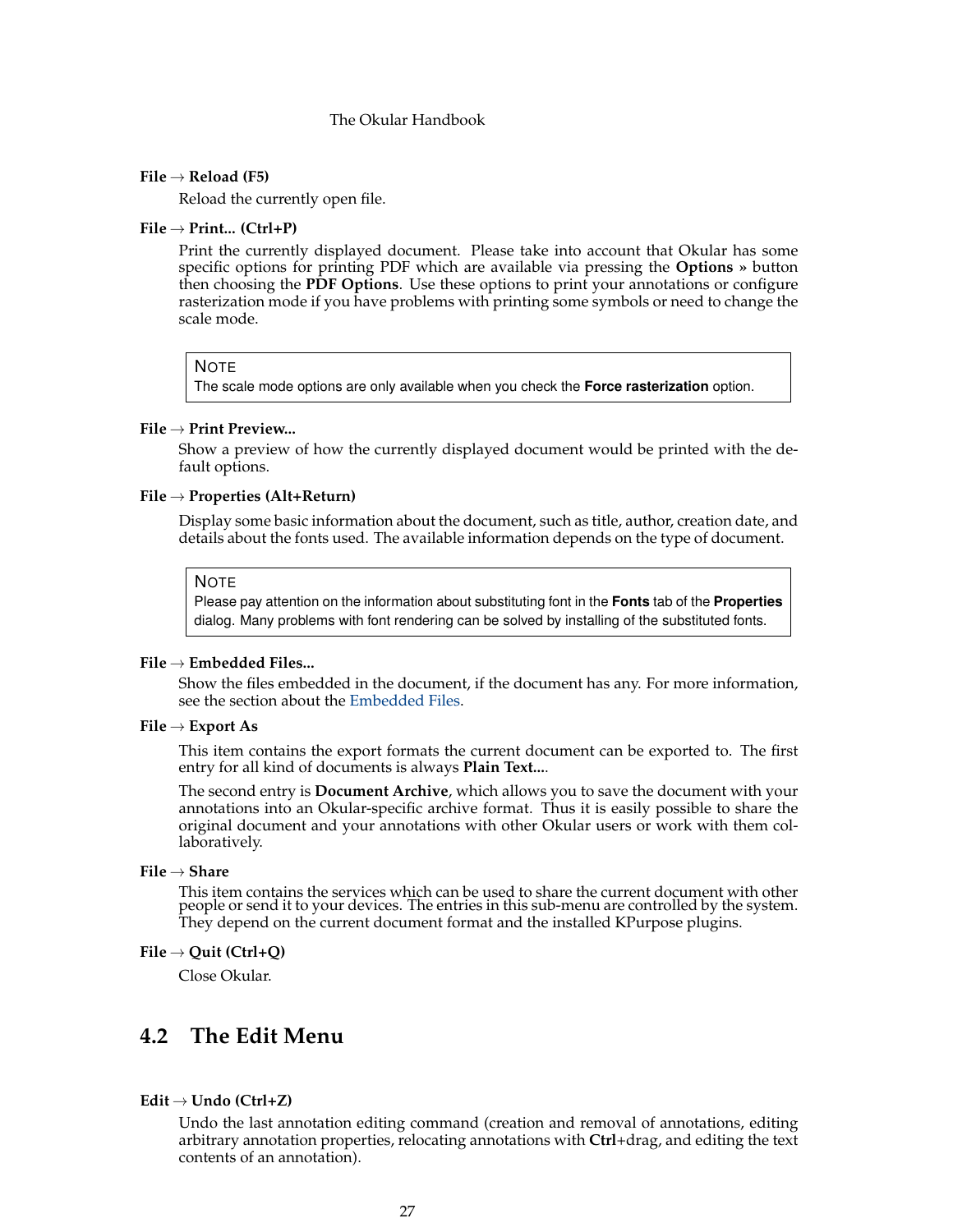#### <span id="page-27-1"></span>**Edit** → **Redo (Ctrl+Shift+Z)**

Redo the last undo step when editing annotations.

#### **Edit** → **Copy (Ctrl+C)**

Copy the currently selected text in **Text Selection** mode to the clipboard.

#### **Edit** → **Select All (Ctrl+A)**

Selects all the text (if the document provides it). This works only in **Text Selection** mode.

#### **Edit** → **Select All Text on Current Page**

Selects all the text (if the document provides it) of the current page.

#### **Edit** → **Find... (Ctrl+F)**

Show the find bar on the bottom of the viewing area that allows you to search for a string in the document.

#### $Edit \rightarrow Find Next (F3)$

Try to find the previous searched string again in the document.

#### **Edit** → **Find Previous (Shift+F3)**

Goes to the previous occurrence of the search string in the document.

# <span id="page-27-0"></span>**4.3 The View Menu**

#### **View** → **Presentation (Ctrl+Shift+P)**

Activates the Presentation Mode. For more information, see the section about [Presentation](#page-8-1) [Mode.](#page-8-1)

#### **View** → **Full Screen Mode (Ctrl+Shift+F)**

Enables the full screen mode. Note that full screen mode is different from presentation mode insofar as the only peculiarity of full screen mode is that it hides the window decorations, the menubar and the toolbar.

#### **View** → **Zoom In (Ctrl++)**

Increase the magnification of the document view.

### **View** → **Zoom Out (Ctrl+-)**

Decrease the magnification of the document view.

#### **View** → **Zoom to 100%**

Zoom the document image to the actual size as prescribed by the document parameters.

#### **View** → **Fit Width**

Change the magnification of the document view to a value that makes the pages' width equal to the document view's width.

#### **View** → **Fit Page**

Change the magnification of the document view to a value that makes at least one whole page visible.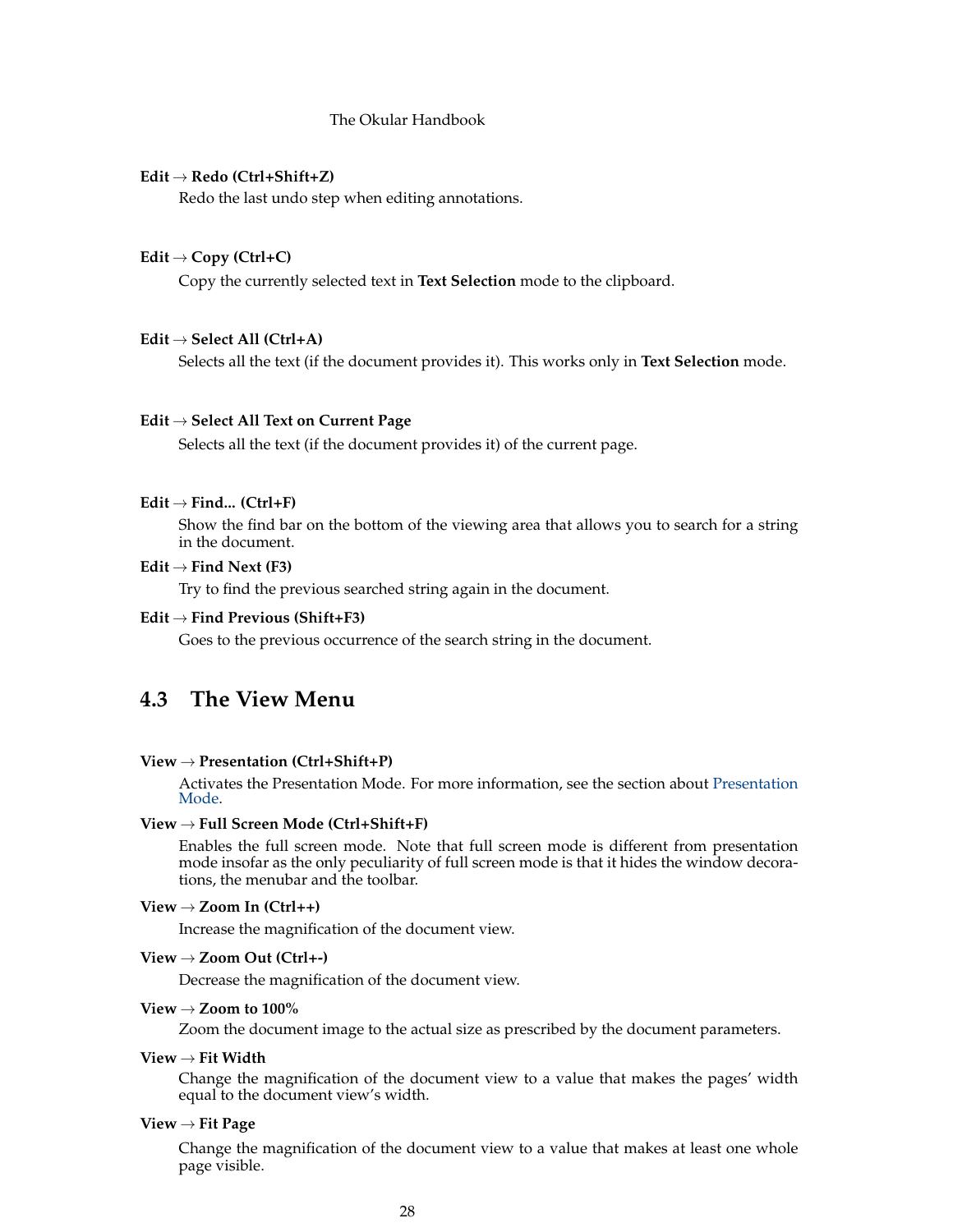#### **View** → **Auto Fit**

Change the magnification of the document view to a value that, depending on the size relation between the page and the view area, automatically either makes the pages' width equal to the document view's width (like fit-width), the pages' height equal to the document view's height (like fit-height), or the whole page visible (like fit-page).

#### **View** → **View Mode**

This submenu makes you choose the view mode for the pages. The possible options are: **Single Page** (only one page per row), **Facing Pages** (two pages per row, in a book style), **Facing Pages (Center First Page)** and **Overview** (the number of columns is the one specified in the [Okular settings\)](#page-35-1).

Additionally, you can enable the **Continuous** mode. In continuous mode, all pages of the document are shown, and you can smoothly scroll through them. Otherwise, only one page (or one row of pages) is shown at a time.

#### **View** → **Orientation**

This submenu allows you to changes the orientation of the pages of the document.

#### **NOTE**

The rotation is applied to the orientation of every page.

You can select **Original Orientation** to restore the orientation of the document, discarding all the rotations applied manually.

#### **View** → **Trim View**

This submenu allows you to remove the white border of pages when viewing pages (**Trim Margins** item) or trim viewport to selection (**Trim To Selection** item).

The 'trim to selection' mode allows you to draw a selection over the rendered page in order to define a visible bounding box to be applied to *all pages* in the document. Selecting a small trim bounding box enforces minimum dimensions size (20% as a percentage of total page size).

The 'trim margins' mode is persistent across Okular restarts. The 'trim to selection' mode is forgotten across Okular restarts.

When you switch Okular from 'trim margins' mode to 'trim to selection' mode, the view jumps out of 'trim margins' mode for the bounding box selection interaction.

The trim mode can be deactivated by selecting the same menu item that activates it once again.

#### **View** → **Show/Hide Forms**

Show or hides the display of the form fields of the document.

NOTE

This menu item is active only if the current document has form fields.

# <span id="page-28-0"></span>**4.4 The Go Menu**

#### **Go** → **Previous Page**

View the previous page of the document.

#### **Go** → **Next Page**

View the next page of the document.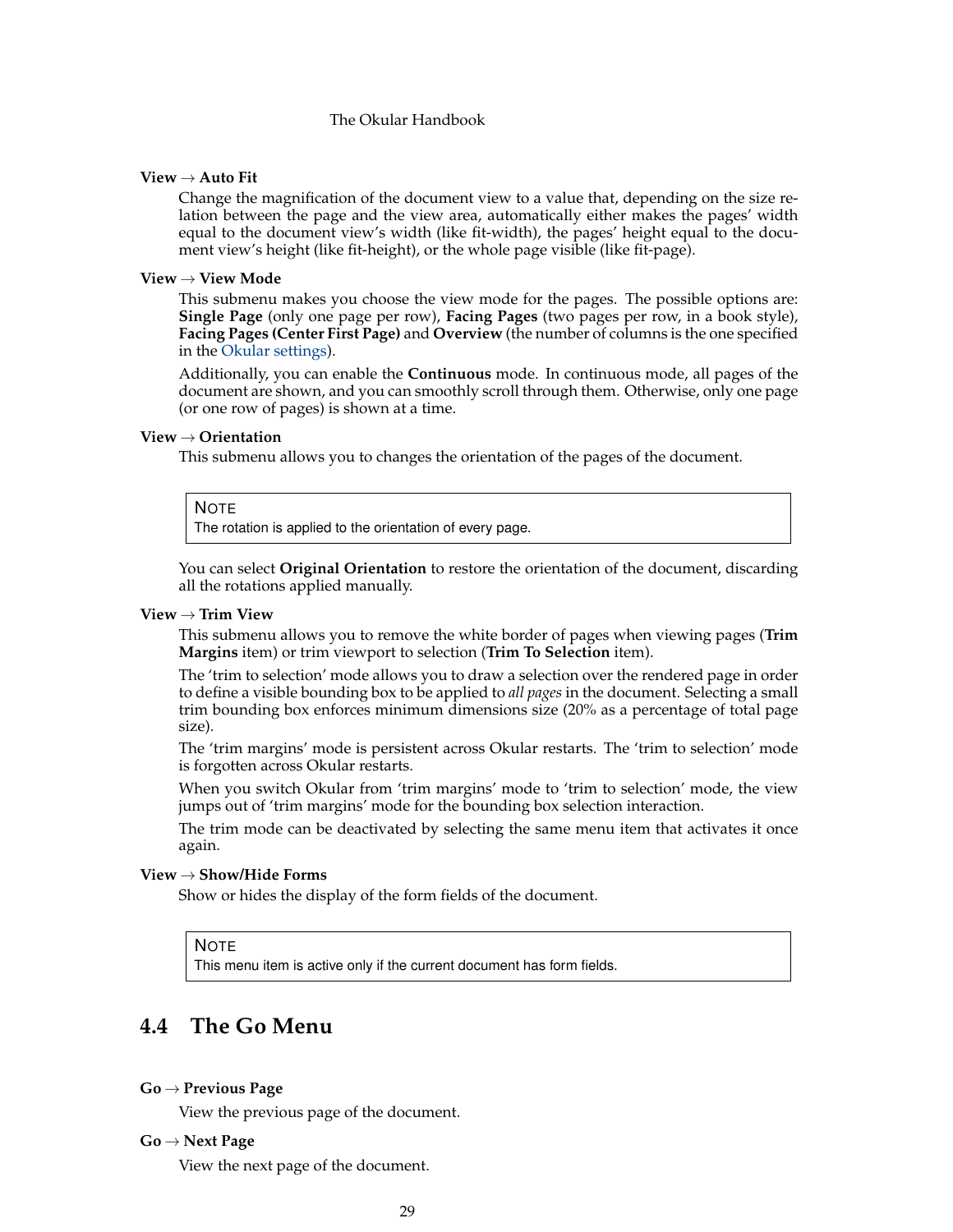#### **Go** → **Beginning of the document (Ctrl+Home)**

Go to the beginning of the document.

**Go** → **End of the document (Ctrl+End)** Go to the end of the document.

#### **Go** → **Back (Alt+Shift+Left)**

Go back to the previous view of the document.

#### **Go** → **Forward (Alt+Shift+Right)**

Move forward to the next view of the document. This only works if you have already moved back before.

#### **Go** → **Go to Page... (Ctrl+G)**

Open a dialog which allows you to go to any page of the document.

## <span id="page-29-3"></span><span id="page-29-0"></span>**4.5 The Bookmarks Menu**

#### **Bookmarks** → **Add/Remove Bookmark (Ctrl+B)**

Add or remove a bookmark for the current position.

#### **Bookmarks** → **Rename Bookmark**

Rename a bookmark for the current position.

#### **Bookmarks** → **Previous Bookmark**

Go to the previous bookmark, or do nothing if there are no bookmarks prior to the current one.

#### **Bookmarks** → **Next Bookmark**

Go to the next bookmark, or do nothing if there are no bookmarks after the current one.

#### **Bookmarks** → **No Bookmarks**

This is an always disabled action that appears in this menu only if the current document has no bookmarks. Otherwise a list of all bookmarks is displayed here. Clicking on these bookmarks allows you to go directly to the associated position.

# <span id="page-29-2"></span><span id="page-29-1"></span>**4.6 The Tools Menu**

#### **Tools** → **Browse (Ctrl+1)**

The mouse will have its normal behavior, left mouse button for dragging the document and following links and right mouse button for adding bookmarks and fit to width.

#### **Tools** → **Zoom (Ctrl+2)**

The mouse will work as a zoom tool. Clicking left mouse button and dragging will zoom the view to the selected area, clicking right mouse button will bring the document back to the previous zoom.

#### **Tools** → **Area Selection (Ctrl+3)**

The mouse will work as a rectangular region selection tool. In that mode clicking left mouse button and dragging will draw a selection box and provide the option of copying the selected content to the clipboard, speaking the selected text, or transforming the selection region into an image and saving it to a file.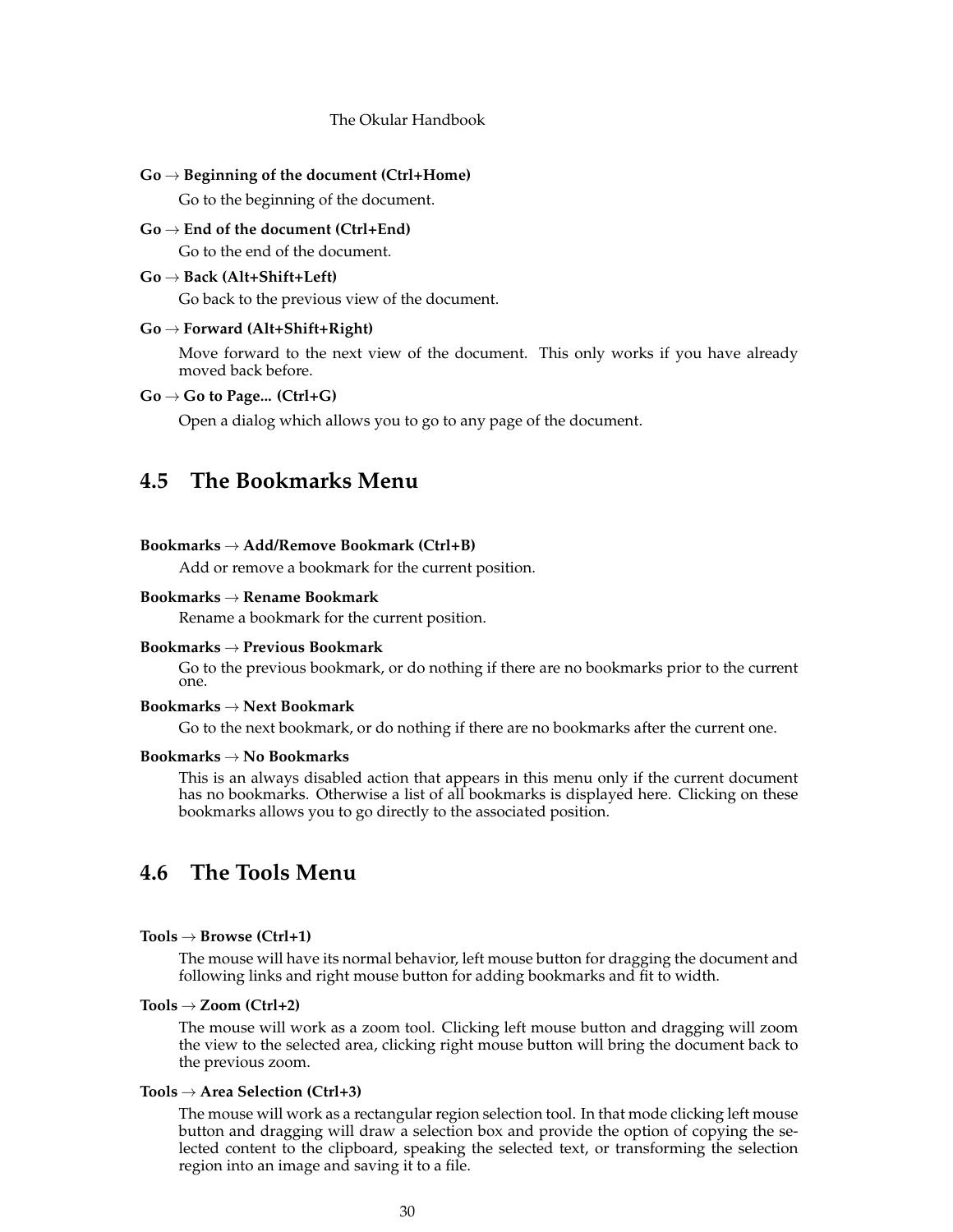#### **Tools** → **Text Selection (Ctrl+4)**

The mouse will work as a text selection tool. In that mode clicking left mouse button and dragging will give the option of selecting the text of the document. Then, just click with the right mouse button to copy to the clipboard or speak the current selection.

#### **Tools** → **Table Selection (Ctrl+5)**

Draw a rectangle around the text for the table, then click with the left mouse button to divide the text block into rows and columns. A left mouse button click on an existing line removes it and merges the adjacent rows or columns. Finally, just click with the right mouse button to copy the table to the clipboard.

#### **Tools** → **Magnifier (Ctrl+6)**

Activates the magnifier mode for the mouse pointer. Press and hold the left mouse button to activate magnifier widget, move the pointer for panning through the document. The magnifier scales each pixel in the document into 10 pixels in the magnifier widget.

#### **Tools** → **Annotations (F6)**

Open the annotating toolbar. The annotating toolbar allows you to add annotations on the document you are reading. For more information, please see the section about [Annotations.](#page-12-1)

#### **Tools** → **Digitally Sign...**

Starts the digital signature creation workflow. Addition of digital signatures is only supported for PDF files at this point. For more information, please see the section about [Adding](#page-11-1) [Digital Signatures.](#page-11-1)

#### **Tools** → **Speak Whole Document , Tools** → **Speak Current Page , Tools** → **Stop Speaking , Tools** → **Pause/Resume Speaking**

These items allow you to speak the whole document or just the current page and stop speaking using the system speech service. This service is provided by a Qt™ library which wraps speech-dispatcher on Linux®, and native speech systems on other platforms. It is possible to choose the current voice via Okular [Accessibility](#page-37-1) configuration page.

The **Speak ...** actions are enabled only if a speech service is available in the system.

## <span id="page-30-0"></span>**4.7 The Settings and Help Menu**

Apart from the common KDE **Settings** and **Help** menus described in the [Menu](help:/fundamentals/menus.html) chapter of the KDE Fundamentals documentation Okular has these application specific menu entries:

#### **Settings** → **Show Sidebar (F7)**

Shows or hides the Sidebar.

#### **Settings** → **Show Page Bar**

Toggle the page bar at the bottom of document area on and off to save vertical place in Okular window. Note that the page numbers will be shown on the default toolbar anyway.

#### **Settings** → **Configure Backends...**

Opens the [Backend Configuration](#page-31-2) window.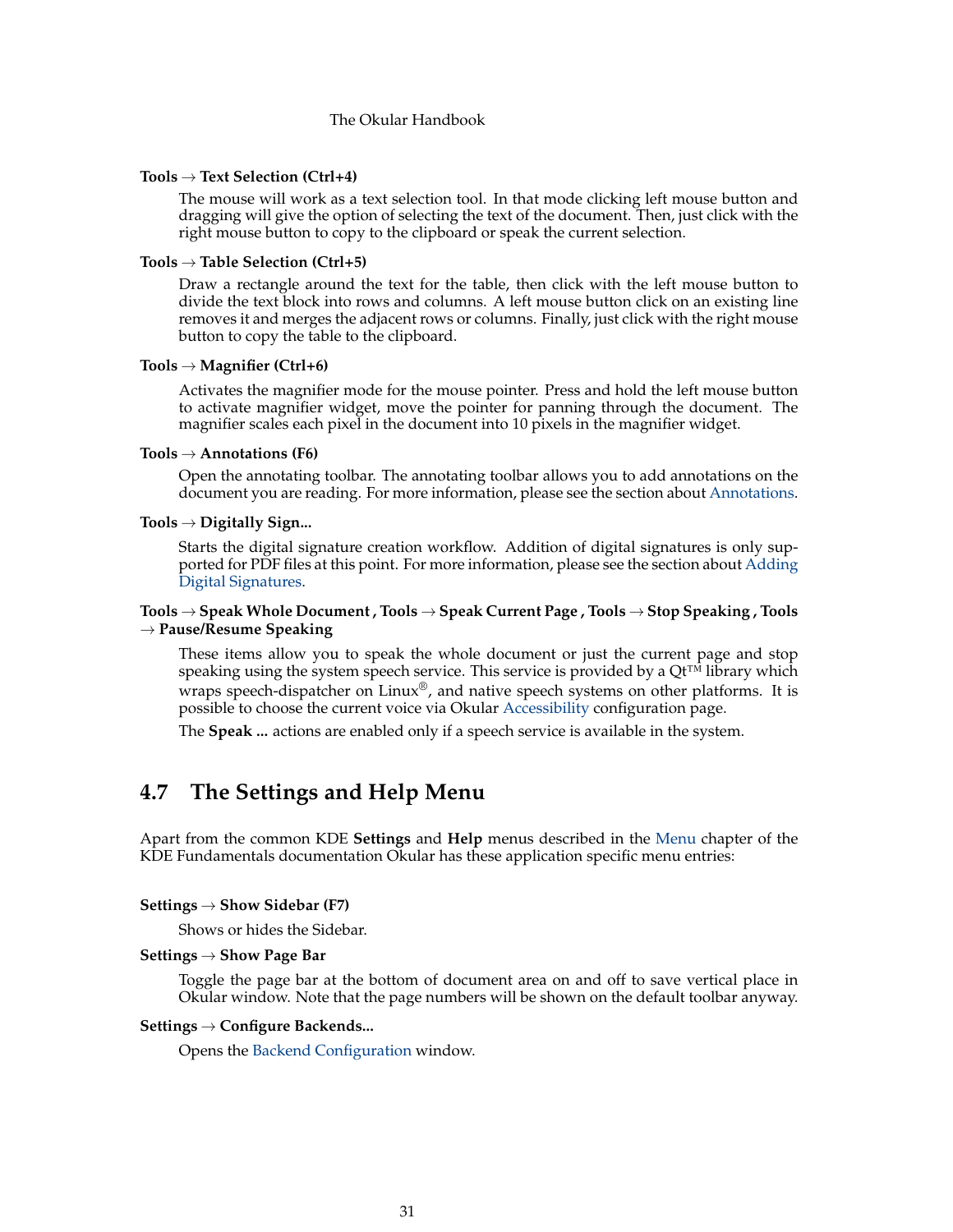# <span id="page-31-0"></span>**Chapter 5**

# **Configuring Okular Backends**

<span id="page-31-2"></span>You can configure Okular backends by choosing **Settings** → **Configure Backends...**. Currently, configuration options are provided for EPub, PostScript®, FictionBook, Txt, OpenDocument Text, and PDF backends only.

| ' C                             | Configure Backends - Okular<br>$2 \times 2$                                            |
|---------------------------------|----------------------------------------------------------------------------------------|
|                                 | PDF Backend Configuration                                                              |
| EPub                            | Enhance thin lines:<br><b>No</b>                                                       |
| <b>ibe</b>                      |                                                                                        |
| <b>FictionBook</b>              |                                                                                        |
|                                 |                                                                                        |
| Ghostscript                     |                                                                                        |
| $M +$                           |                                                                                        |
| Markdown                        |                                                                                        |
| mobi<br>$\overline{\mathbf{a}}$ |                                                                                        |
| Mobipocket                      |                                                                                        |
|                                 |                                                                                        |
| <b>PDF</b>                      |                                                                                        |
| $\equiv$                        |                                                                                        |
| Txt                             | <b>B</b> Defaults<br>$\odot$ Cancel<br>$\checkmark$ OK<br>意 Help<br>$\checkmark$ Apply |

Using backend configuration pages for EPub, FictionBook, Mobipocket, Markdown, TXT, and OpenDocument Text you can define the font to render documents in the corresponding formats. The **Choose...** button in these pages opens standard KDE font configuration window. Please refer to the [KDE Fundamentals documentation](help:/fundamentals/fonts.html) for the details.

The description of Markdown, Post $S$ cript $^{\circledR}$  and PDF backends configuration pages can be found below.

# <span id="page-31-1"></span>**5.1 Markdown backend configuration**

You can configure Okular Markdown rendering backend based on [Discount](https://www.pell.portland.or.us/~orc/Code/markdown/) by choosing **Markdown** from the list on the left part of the configuration dialog. An additional configurable option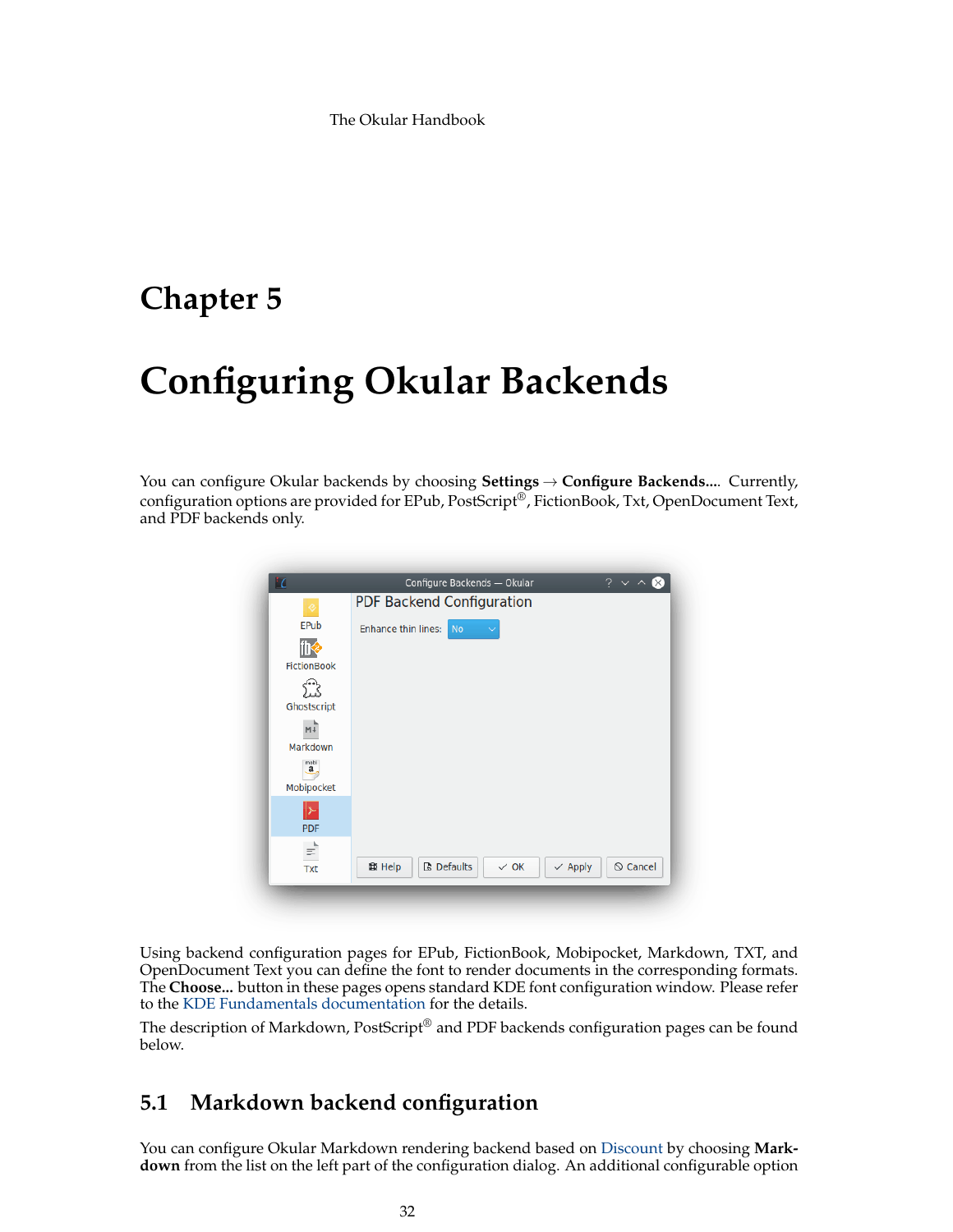is as follows.

### **Enable SmartyPants formatting**

When checked this option allows Okular to process [SmartyPants](https://daringfireball.net/projects/smartypants/) formatting. Such formatting can be troublesome in the technical texts because of unwanted substitutions (e.g., it replaces (C) with a copyright symbol). This option is checked by default.

# <span id="page-32-0"></span>**5.2 PostScript® backend configuration**

You can configure Okular PostScript® rendering backend based on [Ghostscript](https://www.ghostscript.com/) by choosing **Ghostscript** from the list on the left part of the configuration dialog. The only configurable option is as follows.

## **Use platform fonts**

This option determines whether Ghostscript should be allowed to use platform fonts, if unchecked only usage of fonts embedded in the document will be allowed. This option is checked by default.

# <span id="page-32-1"></span>**5.3 PDF backend configuration**

You can configure Okular PDF rendering backend based on [Poppler](https://poppler.freedesktop.org/) by choosing **PDF** from the list on the left part of the configuration dialog. The only configurable option is as follows.

### **Enhance thin lines**

Drawing lines in Okular is implemented in two steps: generation of the clipping path and filling this clipping path. When the line in the original document is less than one pixel this two step implementation could cause problems. For those lines, the clipping path is filled with the filling color that depends on the thickness of the line part inside the clipping area. If the part of the line inside the clipping area gets very small the contrast between the shape and the background color can become too low for the line to be recognizable. The grids of such lines then looks very unpretty.

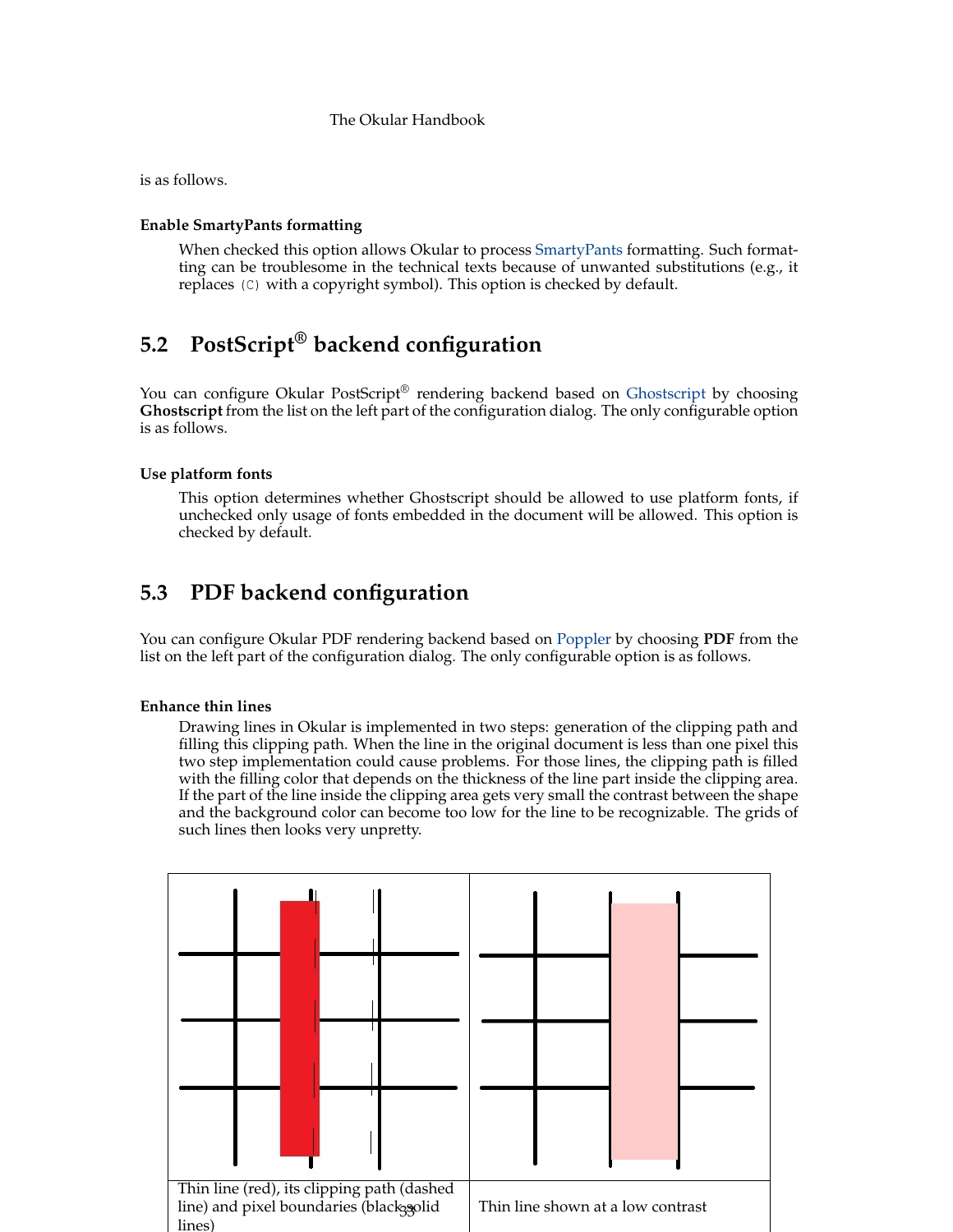To enhance the look of the thin lines Okular implements two options.

The first option is **Solid**. With this option Okular adjusts clipping path and line position so that clipping path and line are on the same pixel boundary, i.e. Okular enlarges the thin lines to one pixel on the output device. This mode is similar to the **Enhance thin lines** in Adobe<sup>®</sup> Reader<sup>®</sup>. If this option is chosen, the thin lines are always enlarged.



Thin line with **Solid** enhancement

The second option is **Shape**. With this option the clipping path and line are adjusted to pixel boundary as well, but the line intensity is corrected according to its width.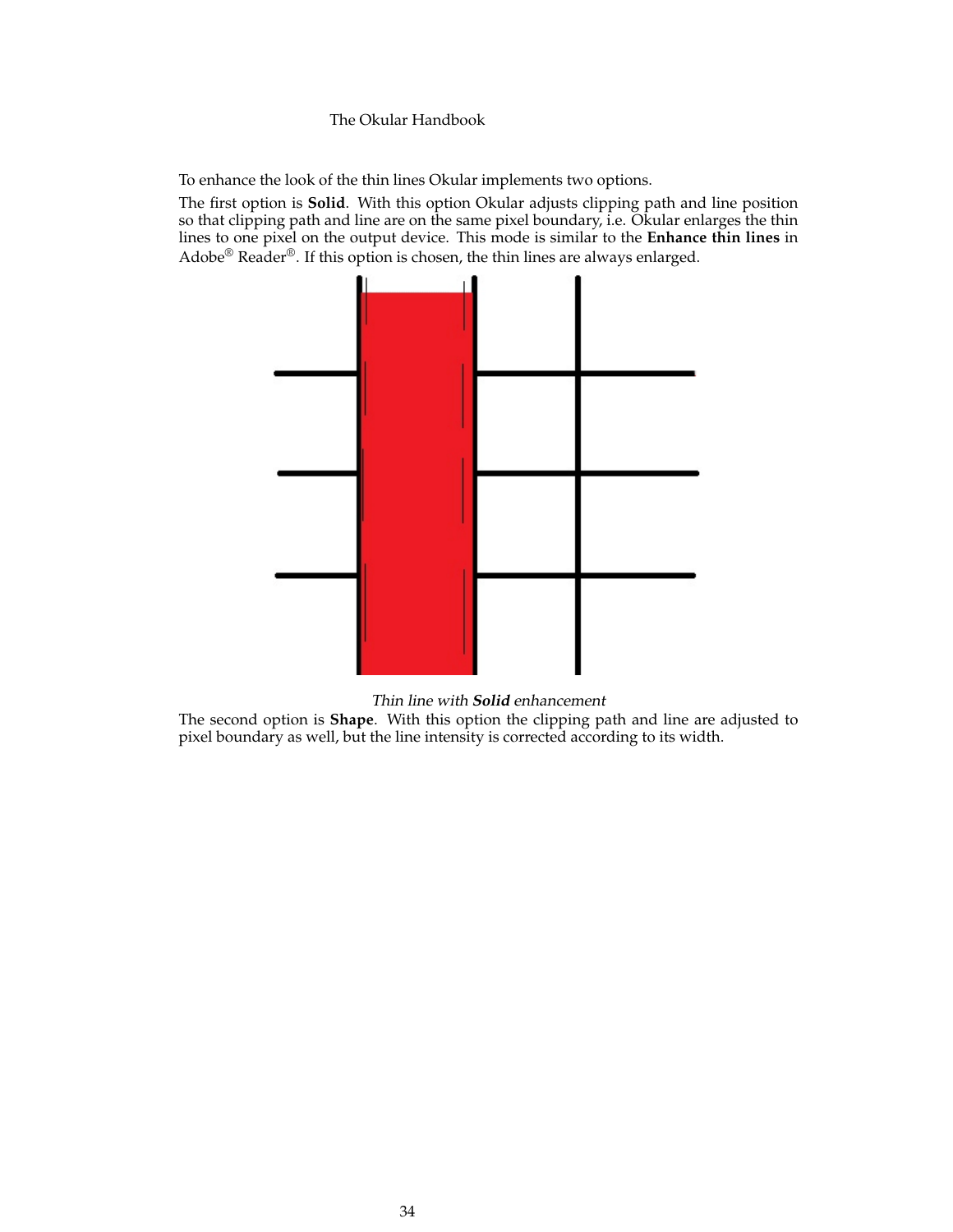

Thin line with **Shape** enhancement The thin lines are not enhanced by default (option **No**).

# <span id="page-34-0"></span>**5.3.1 PDF Digital Signature Certificates**

<span id="page-34-1"></span>

|            |        |                | Certificate Database   |   |
|------------|--------|----------------|------------------------|---|
|            |        |                |                        |   |
| Custom:    |        |                |                        | P |
|            |        |                | Available Certificates |   |
| Issued to  | E-mail |                | <b>Expiration date</b> |   |
| <b>ANY</b> |        | <b>HETTITT</b> | 2022-10-06             |   |
|            |        |                |                        |   |
|            |        |                |                        |   |
|            |        |                |                        |   |
|            |        |                |                        |   |
|            |        |                |                        |   |

This section allows you to set a custom Certificate Database to use when adding Digital Signatures to PDF files.

It also lists the certificates available in the current Certificate Database (if any).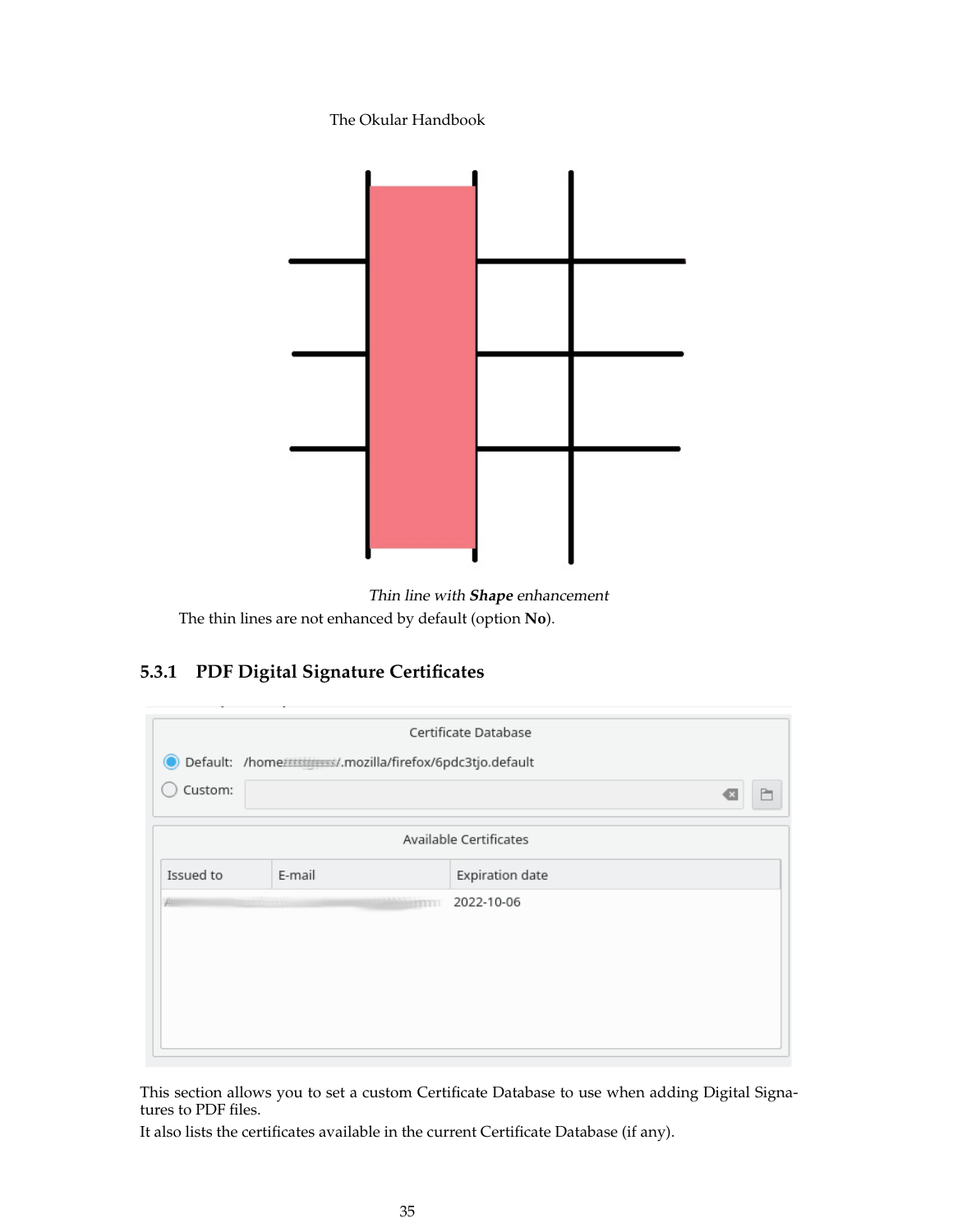# <span id="page-35-0"></span>**Chapter 6**

# **Configuring Okular**

# <span id="page-35-1"></span>**6.1 General configuration**

You can configure Okular by choosing **Settings** → **Configure Okular...**. The configuration dialog is split into six sections. This chapter describes the available options in detail.

- [General](#page-36-1)
- [Accessibility](#page-37-1)
- [Performance](#page-38-3)
- [Presentation](#page-38-2)
- [Annotations](#page-40-1)
- [Editor](#page-41-1)

|                    | Configure - Okular                                                               |
|--------------------|----------------------------------------------------------------------------------|
|                    | <b>General Options</b>                                                           |
| General            | Appearance: Use smooth scrolling                                                 |
| Ā.                 | Show scrollbars                                                                  |
| Accessibility      | Link the thumbnails with the page                                                |
|                    | Show hints and info messages                                                     |
| Performance        | Notify about embedded files, forms, or signatures                                |
| Ë                  | Display document title in titlebar if available                                  |
| Presentation       | When not displaying document title:<br>Display file name only<br>$\checkmark$    |
| Q                  | Use custom background color:                                                     |
| <b>Annotations</b> |                                                                                  |
| B                  | Program features: ■ Open new files in tabs                                       |
| Editor             | Switch to existing tab if file is already open                                   |
|                    | <b>Obey DRM limitations</b>                                                      |
|                    | Reload document on file change                                                   |
|                    | Show backend selection dialog                                                    |
|                    | Right to left reading direction                                                  |
|                    | Open in continuous mode by default                                               |
|                    | Overview columns:<br>1                                                           |
|                    | Page Up/Down overlap:<br>20%                                                     |
|                    | Default zoom: Fit Width                                                          |
|                    | <b>B</b> Defaults<br>意 Help<br>$\vee$ OK<br>$\odot$ Cancel<br>$\checkmark$ Apply |

Depending on the currently installed backends, the **Settings** → **Configure Backends...** menu item could be enabled. This particular configuration dialog holds the configurations of the backends that can actually be configured.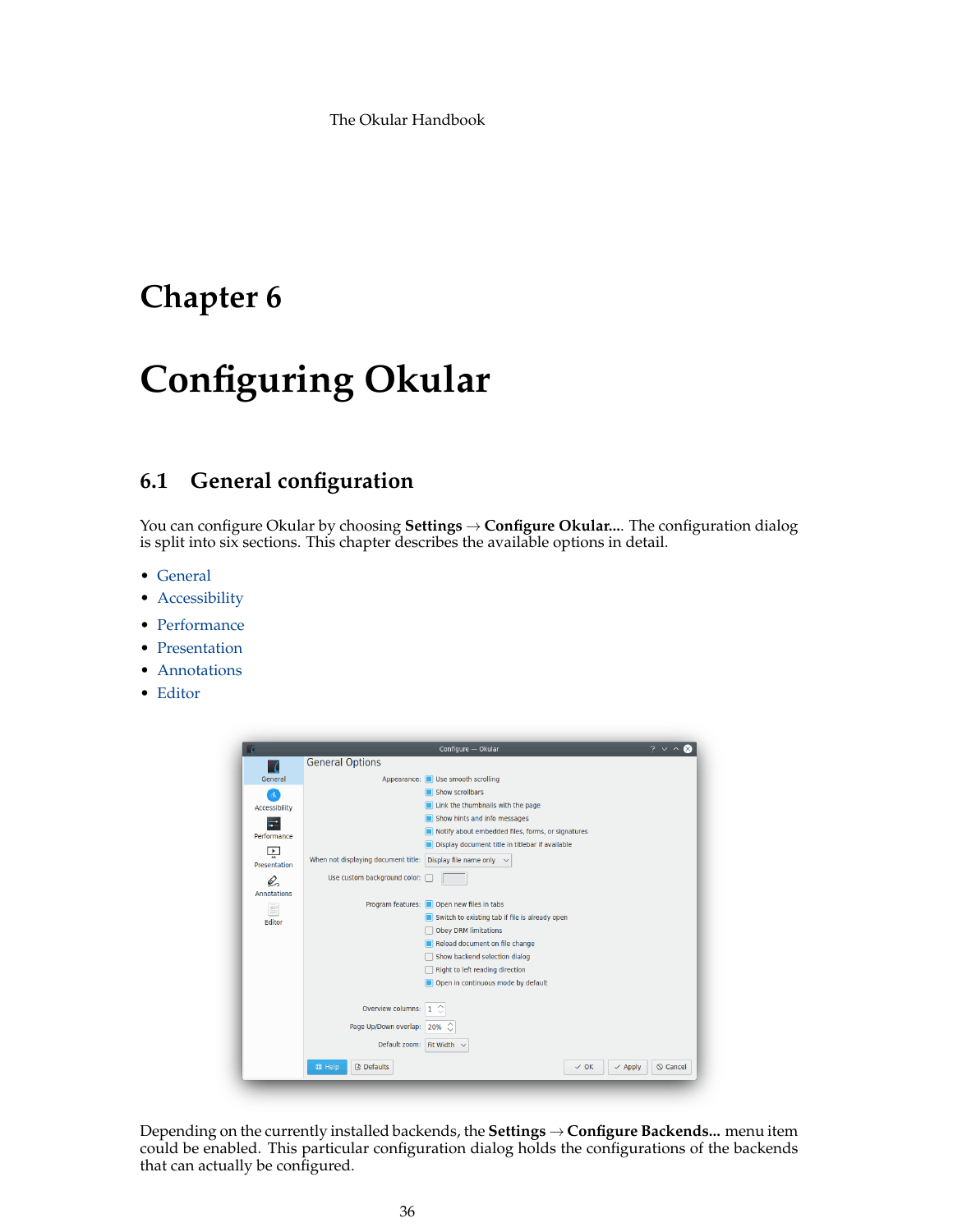# <span id="page-36-1"></span><span id="page-36-0"></span>**6.2 General**

#### **Use smooth scrolling**

Whether to display animated transitions when scrolling using the mouse wheel and keyboard.

#### **Show scrollbars**

Whether to show scrollbars for the document view.

#### **Link the thumbnails with the page**

Whether the thumbnails view should always display the current page or not.

#### **Show hints and info messages**

Whether to show some informative messages on startup, file load, etc.

#### **Notify about embedded files, forms, or signatures**

Whether to show informative panels about embedded files, forms or signatures etc.

#### **Display document title in titlebar if available**

Whether to show the current document title in the titlebar of Okular window. If no metadata for title found in the document or this item is unchecked Okular shows filename of the document.

#### **When not displaying document title**

You can choose any of two options, **Display file name only** or **Display full file path**.

#### **Use custom background color**

Enables [choosing the document background color](help:/fundamentals/colors.html) (the color around the displayed page). By default, the Qt<sup>™</sup> toolkit color is used when this option is unchecked.

#### **Open new files in tabs**

Whether to open new documents in tabs. The tabs are disabled by default.

The default shortcuts to switch between tabs are **Ctrl**-**.** (**Next tab**) and **Ctrl**-**,** (**Previous tab**).

#### **Switch to existing tab if file is already open**

Whether Okular should switch to a tab if the file is already open instead of opening a new tab. This option is enabled by default. Can be toggled only if **Open new files in tabs** is enabled.

#### **Obey DRM limitations**

Whether Okular should obey *DRM* (Digital Rights Management) restrictions. DRM limitations are used to make it impossible to perform certain actions with PDF documents, such as copying content to the clipboard. Note that in some configurations of Okular, this option is not available.

#### **Reload document on file change**

Whether opened files should be automatically checked for changes and updated, if necessary.

#### **Show backend selection dialog**

Whether Okular should ask the user which backend to use in case of more than one backend able to open the current file. If unchecked, Okular will use the backend with the highest priority.

#### **Right to left reading direction**

Whether to use right to left reading direction by default for the opened files. Can be useful for [some writing systems.](https://en.wikipedia.org/wiki/Right-to-left)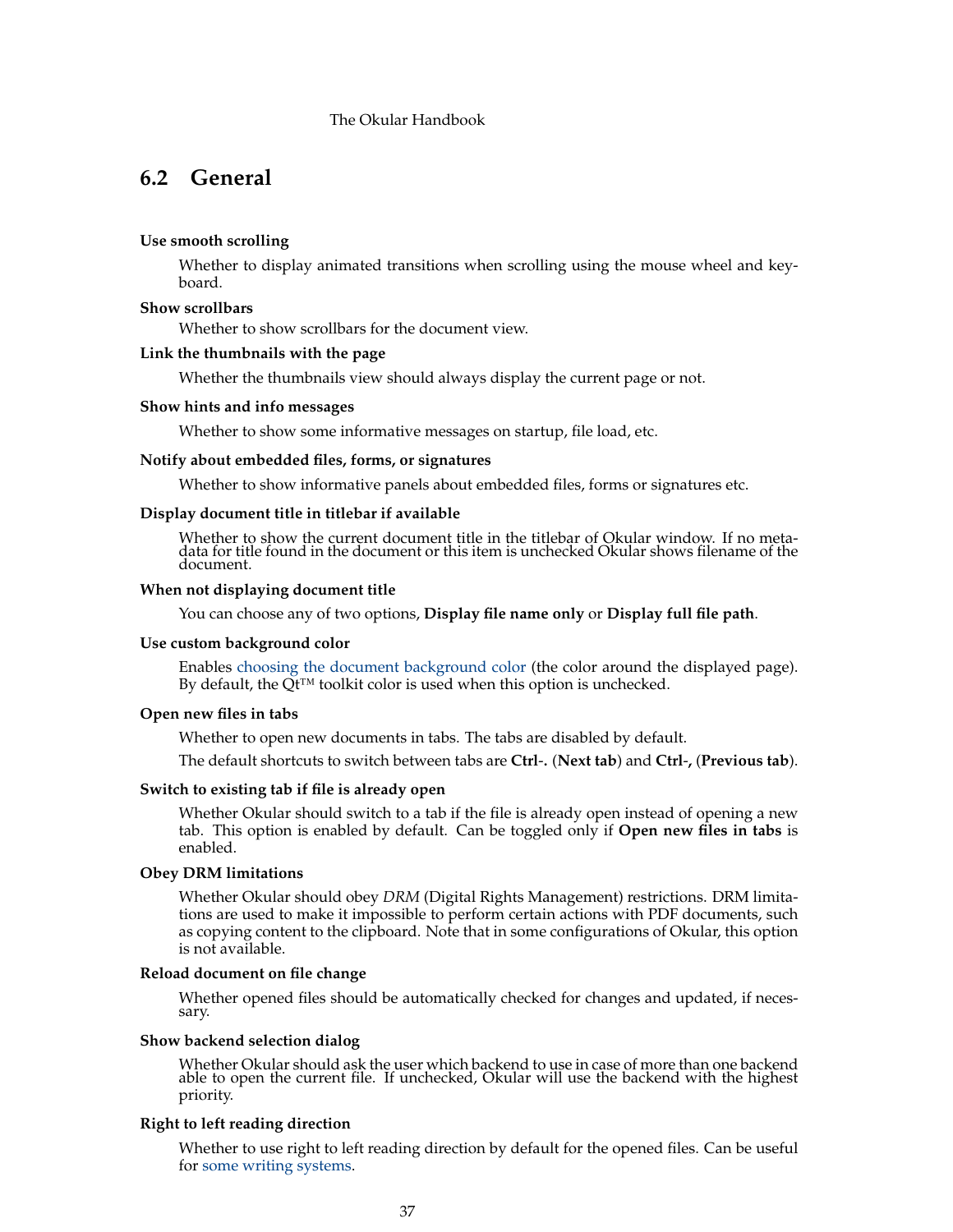#### **Open in continuous mode by default**

Whether to use the continuous mode by default. In continuous mode, all pages of the document are shown, and you can smoothly scroll through them. Otherwise, only one page (or one row of pages) is shown at a time.

#### **Overview columns**

This option represents the number of columns to use in the overview mode.

#### **Page Up/Down overlap**

Here you can define the percentage of the current viewing area that should be visible after pressing **PgUp**/**PgDn** keys.

#### **Default Zoom**

This options specifies the default zoom mode for file which were never opened before. For those files which were opened before the previous zoom mode is applied.

# <span id="page-37-0"></span>**6.3 Accessibility**

#### <span id="page-37-1"></span>**Draw border around links**

Whether to draw a border around links.

#### **Change colors**

Enables the color changing options.

#### **Color mode**

Defines the color changing mode.

#### **Invert Colors**

Inverts colors on the view, i.e. black objects will be shown white.

#### **Change Paper Color**

Changes the paper's color, i.e. the document's background. The color can be selected using the **Paper color** swatch below.

#### **Change Dark & Light Colors**

Changes the dark and light color to your preference, that means black will not be rendered as black but as the selected dark color and white will not be rendered as white but as the selected light color.

#### **Convert to Black & White**

Converts the document to black and white. You can set the threshold and the contrast. Setting the threshold to a higher value by moving it to the right will result in lighter grays used.

#### **Invert Lightness**

Inverts lightness of all colors. Light and dark colors will be swapped, but hue and saturation will not be affected. The Contrast in images will usually be worse than in **Invert Luma (sRGB Linear)**.

#### **Invert Luma (sRGB Linear)**

Inverts luma of all colors. Light and dark will be swapped, but hue and saturation will not be affected. The Contrast in images is preserved better than in **Invert Lightness**, but graphics and colorful text markup usually look worse. Uses sRGB luma coefficients, but no gamma correction.

#### **Invert Luma (Symmetric)**

Inverts luma of all colors, using symmetric luma coefficients. Light and dark will be swapped, but hue and saturation will not be affected. Very similar to **Invert Lightness**, but the contrast is in some cases better.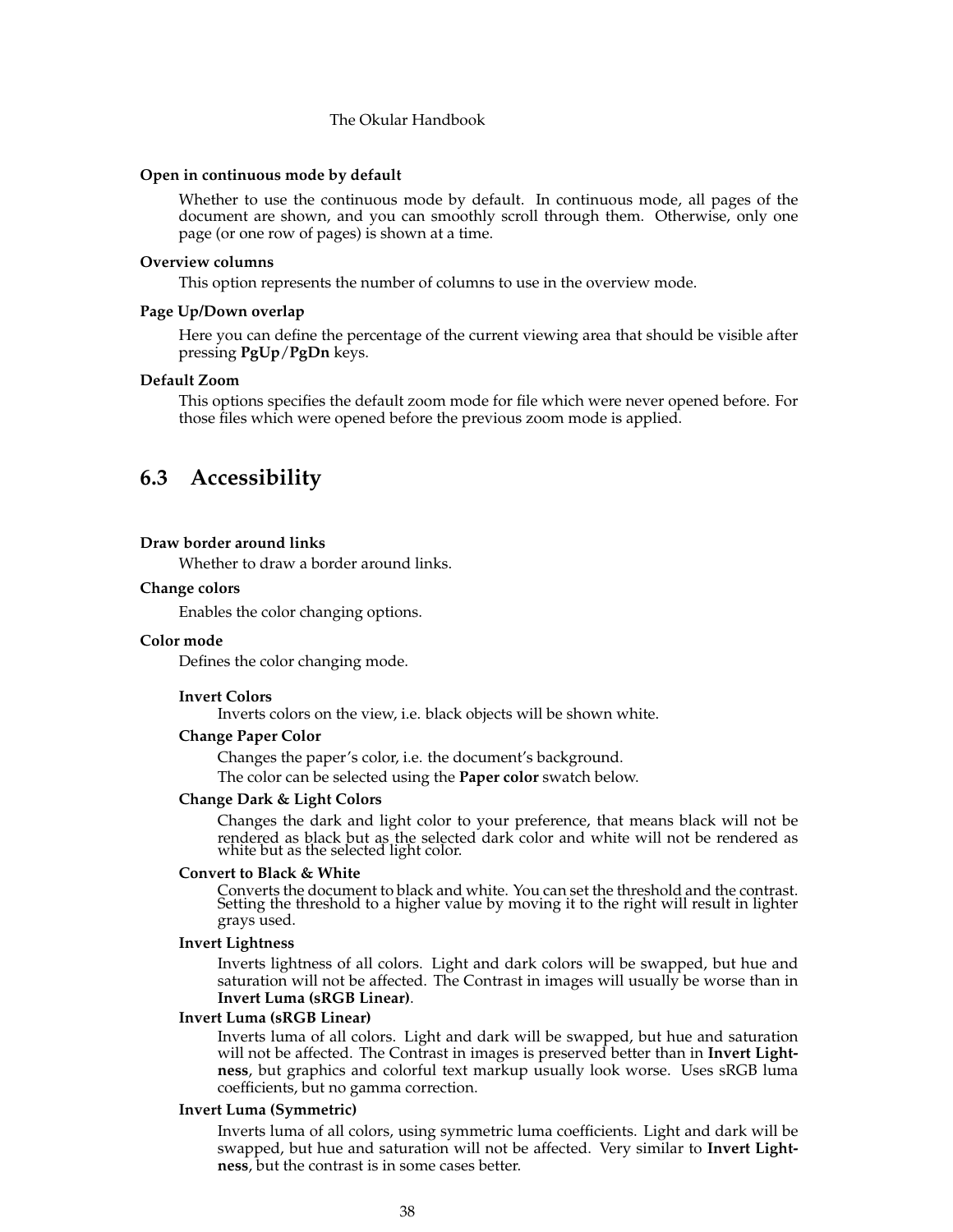#### **Shift Hue Positive**

Shifts hue of all colors by 120 degrees. Can mitigate some contrast problems in colorful graphics.

#### **Shift Hue Negative**

Shifts hue of all colors by 240 degrees. Can mitigate some contrast problems in colorful graphics.

#### **NOTE**

You can configure keyboard shortcuts and toolbar actions for the color modes using the corresponding menu items in the **Settings** menu of the Okular main window.

#### **Text-to-speech engine**

Allows you to choose the text-to-speech (TTS) engine to be used by Okular. The default is speechd TTS, but you can use all languages and voices depending on the available synthesizers on your platform. On Linux<sup>®</sup>, speech-dispatcher is used by default to determine available voices.

# <span id="page-38-0"></span>**6.4 Performance**

#### <span id="page-38-3"></span>**Enable transparency effects**

Draw selections and other special graphics using transparency effects. Disable the option to draw them using outline or opaque fill styles and increase speed on selections.

#### **Memory usage**

Okular can achieve best performance by tuning the memory usage, based on your system and your tastes. The more memory you let it to use, the faster the program will behave. The Default profile is good for every system, but you can prevent Okular from using more memory than necessary by selecting the Low profile, or let it get the most out of your system using Aggressive. Use Greedy profile to preload all pages without risk of system memory overfull (only 50% of total memory or free memory will be used).

#### **Rendering options**

Using this group of options you can improve text and image rendering in Okular. The result depends on the device to display the document. **Enable Text Antialias** and **Enable Graphics Antialias** items can be used to switch on and off [spatial anti-aliasing](https://en.wikipedia.org/wiki/Spatial_anti-aliasing) of text and images in document, correspondingly. **Enable Text Hinting** item is meant to be a switcher for [font hinting.](https://en.wikipedia.org/wiki/Font_hinting) Antialiasing and hinting change how the documents are displayed, you may want to tweak them to your preference.

## <span id="page-38-2"></span><span id="page-38-1"></span>**6.5 Presentation**

#### **Advance every**

Enables automatic advancing of pages given a time period.

#### **Loop after last page**

When navigating on presentation mode and going past the last page the first page will appear.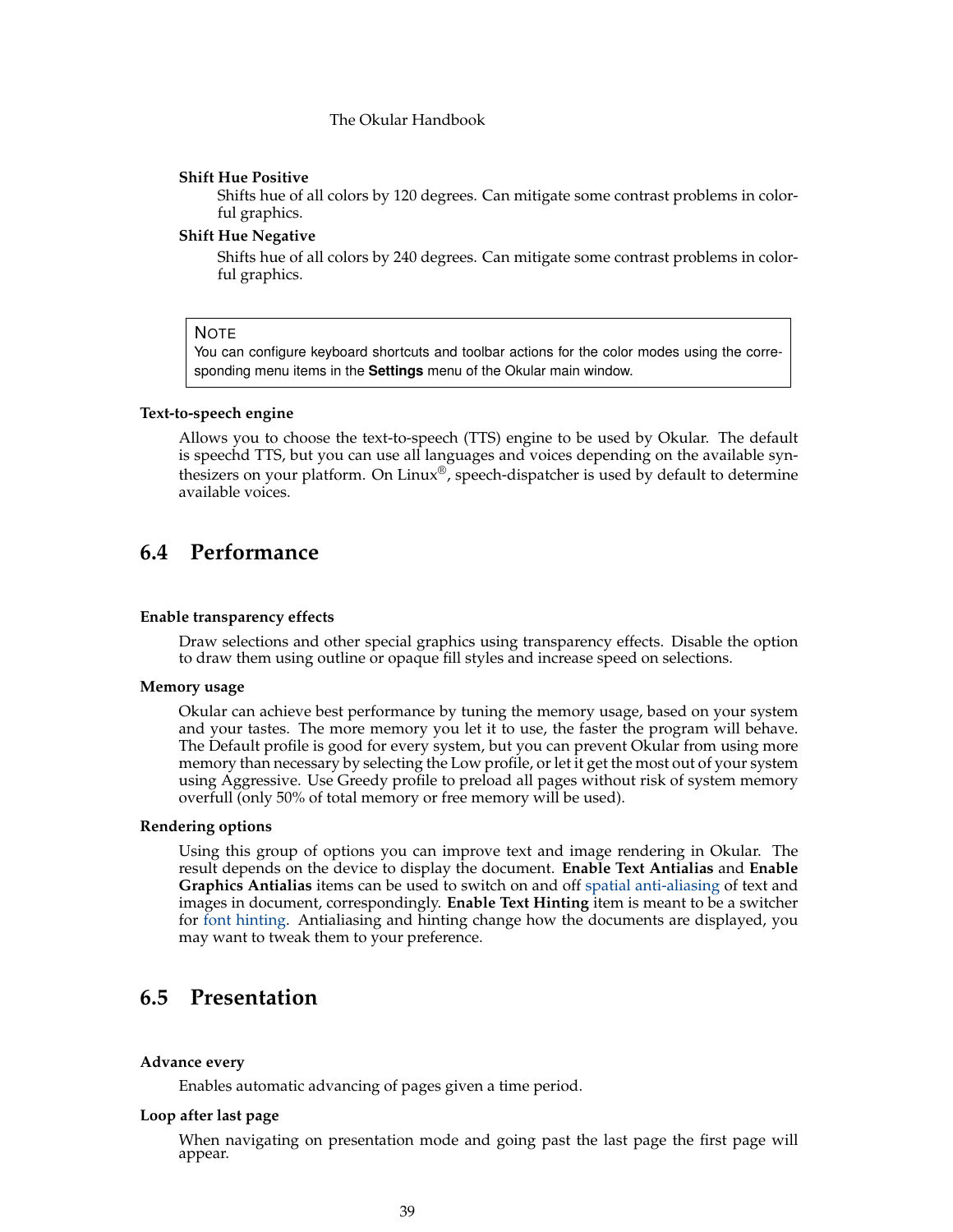#### **Touch navigation**

Allows you to fine-tune touchscreen navigation with tapping in the presentation using the following three possible values:

- **Tap left/right side to go back/forward**: Tapping on the left (right) half of the screen makes the presentation go to the previous (next) slide.
- **Tap anywhere to go forward** (default): Tapping on the screen makes the presentation go to the next slide, no matter where the screen is being tapped.
- **Disabled**: Screen tapping does not do anything.

#### **Background color**

The color that will fill the part of the screen not covered by the page when on presentation mode.

#### **Mouse cursor**

Whether the mouse should be always hidden, always shown or hidden after a small time of inactivity.

#### **Show progress indicator**

Whether to show a progress circle that shows the current page and the total number of pages on the upper right corner of the presentation screen every time you change the page.

#### **Show summary page**

Whether to show a summary page at the beginning of the presentation with the title, author and number of pages of the document.

#### **Enable transitions**

Use this check box to enable or disable transition effects between pages.

#### **Default transition**

The transition effect between page and page if the document does not specify one. Set this to **Random Transition** to make Okular randomly choose one of the available effects.

#### **Placement**

In this section you can select the **Screen** used to display the presentation.

**Current Screen** is same screen of the Okular window that starts the presentation mode.

**Default Screen** is the screen marked as default in the xinerama configuration.

**Screen 0**, **Screen 1** etc. are the available screens.

#### **Drawing Tool Configuration**

Manage the colors of the pencil used when drawing on the pages during the presentation mode.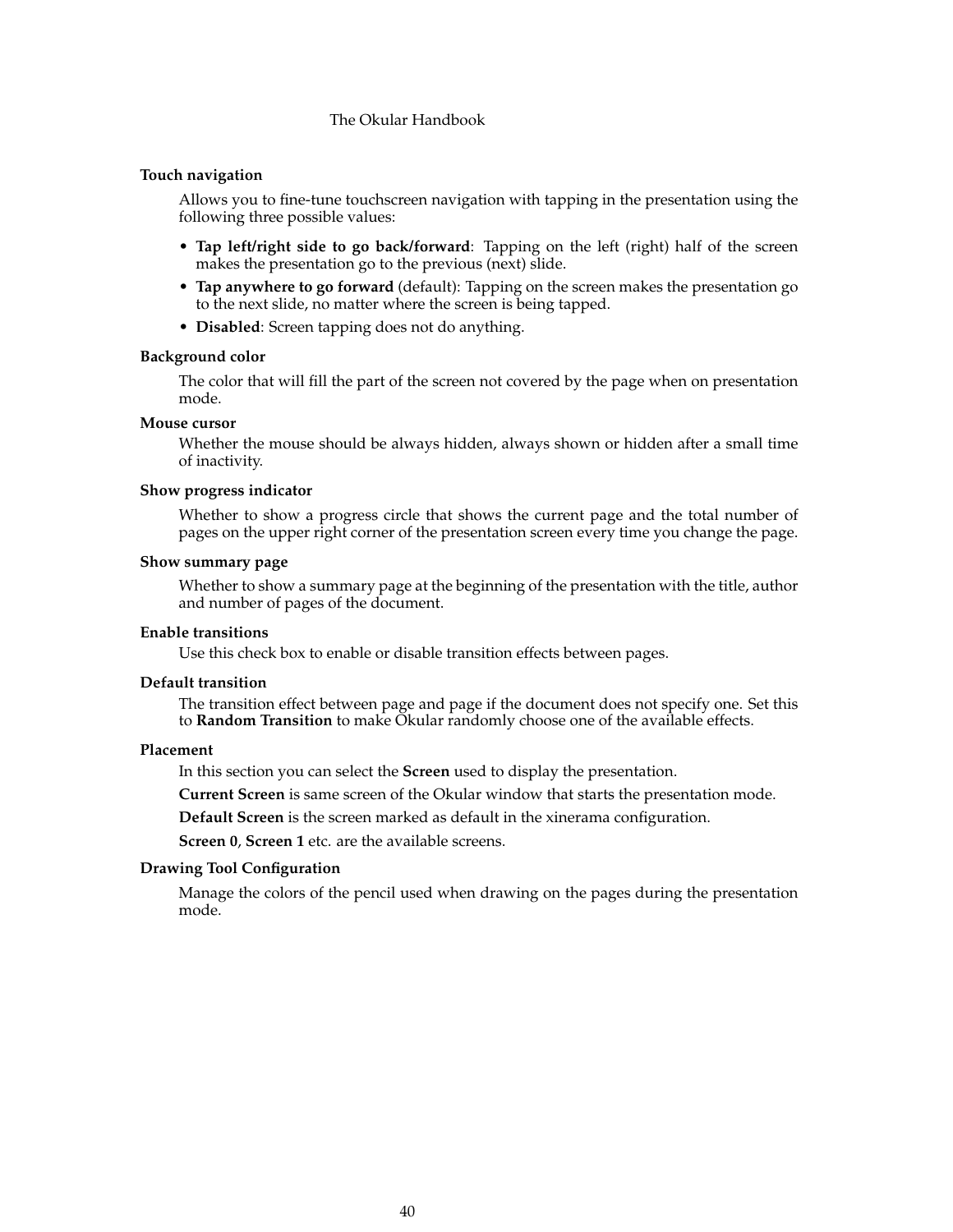# <span id="page-40-1"></span><span id="page-40-0"></span>**6.6 Annotations**

|                           | Configure - Okular                                                                                                                                                  | 2                                    |
|---------------------------|---------------------------------------------------------------------------------------------------------------------------------------------------------------------|--------------------------------------|
| 7                         | <b>Annotation Options</b>                                                                                                                                           |                                      |
| General                   | Annotation toolbar: Full Annotation Toolbar<br>$\checkmark$                                                                                                         |                                      |
|                           | Author:                                                                                                                                                             |                                      |
| Accessibility<br>$\equiv$ | Note: the information here is used only for annotations. The information is saved in annotated<br>documents, and so will be transmitted together with the document. |                                      |
| Performance               |                                                                                                                                                                     |                                      |
| $\frac{1}{11}$            | <b>Ouick Annotation Tools</b>                                                                                                                                       |                                      |
| Presentation              | Yellow Highlighter                                                                                                                                                  | $+$ Add                              |
| Q<br>Annotations          | Green Highlighter                                                                                                                                                   | $\phi$ Edit                          |
| B                         | Trees<br>of and<br>Underline                                                                                                                                        | $-$ Remove                           |
| Editor                    | Æ<br><b>Insert Text</b>                                                                                                                                             | $\land$ Move Up                      |
|                           | $\frac{\sqrt{1+2\pi}}{2}$<br><b>Inline Note</b>                                                                                                                     | $\vee$ Move Down                     |
|                           | $\frac{1}{\sqrt{2}}$<br>Pop-up Note                                                                                                                                 |                                      |
|                           | <b>B</b> Defaults<br>意 Help<br>$\vee$ OK                                                                                                                            | $\checkmark$ Apply<br>$\odot$ Cancel |

#### **Annotation toolbar**

Allows switching between **Full Annotation Toolbar** [\(default toolbar](#page-13-1) in the top section of the Okular window) and **Quick Annotation Toolbar** (sliding toolbar with your favorite tools at the right part of the document pane).

#### **Author**

The author of the contents added on a document. Default is the name from the **Password & User Account** page of the System Settings module **Account Details**.

#### **Annotation tools**

This pane is used to configure your [annotating toolbar.](#page-13-1)

There are five buttons (**Add**, **Edit**, **Remove**, **Move Up**, **Move Down**) and a list box (which lists the contents of the current annotating toolbar) which are used to configure the toolbar.

If you need to add some tool button on the toolbar click on the **Add** button. You can choose the **Name**, the **Type** and the **Appearance** of the created tool.

#### **NOTE**

Please remember that annotation tools in Okular are highly configurable. For example, you can have two buttons of the same tool but with different color. Do not hesitate to experiment in choosing the button set that is exactly tailored to your workflow.

Click on some item in the list box then click on the corresponding button at the right part of the page to edit, remove, move up or move down the item. The keyboard shortcut of the tool (keys from **1** to **9**) depends on its position in the list of annotating toolbar.

#### **Using Custom Stamps**

1. Create the icon you want to use for your own stamp and save it in any graphics format supported by Okular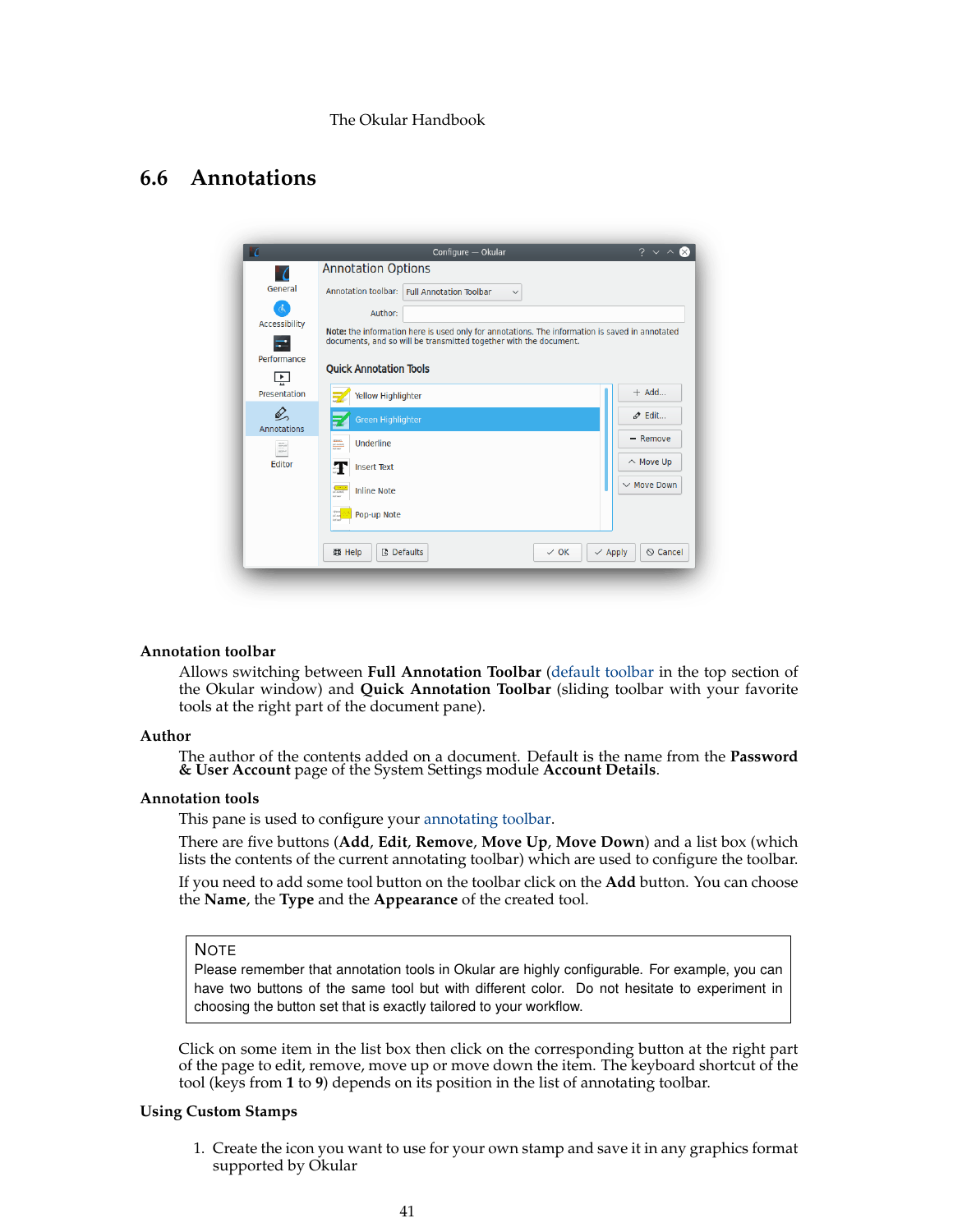- 2. Click the **Add** button, select type **Stamp** and enter a name for your stamp.
- 3. Enter the full path to your custom icon into the dropdown box in the **Stamp Symbol** group

# <span id="page-41-0"></span>**6.7 Editor**

### <span id="page-41-1"></span>**Editor**

Choose the editor you want to launch when Okular wants to open a source file. This is the case when the document has references to the various points (usually row and column number) of sources it was generated from. The DVI format supports natively the addition of the information about the sources the  $L^{AT}EX$  document was generated from. A similar system exists for PDF documents, called pdfsync, which stores these extra information in an external file named after the PDF file itself (for example mydocument.pdfsync for mydocu ment.pdf).

Okular ships with preconfigured settings for the following editors: [Kate,](https://kate-editor.org/) [Kile,](https://kile.sourceforge.io/) [SciTE,](https://www.scintilla.org/SciTE.html) [Emacs](https://www.gnu.org/software/emacs/) [client,](https://www.gnu.org/software/emacs/) [LyX client,](https://www.lyx.org/) [TeXstudio,](https://www.texstudio.org/) and [TeXiFy IDEA.](https://github.com/hannah-sten/texify-idea)

#### NOTE

To use inverse search in Kile, you have to compile your L<sup>A</sup>T<sub>E</sub>X file with the **Modern** configuration.

#### **Command**

This is the command and its parameters to invoke the selected editor with the source file of the actual document.

This field will be filled automatically if you use one of the preconfigured editors. Otherwise, please choose **Custom Text Editor** in **Editor** drop down box and refer to the documentation on your favorite editor to find the proper command.

You can use the following placeholders:

- %f the file name
- %  $\frac{1}{2}$  the line of the file to be reached
- %c the column of the file to be reached

If %f is not specified, then the document name is appended to the specified command.